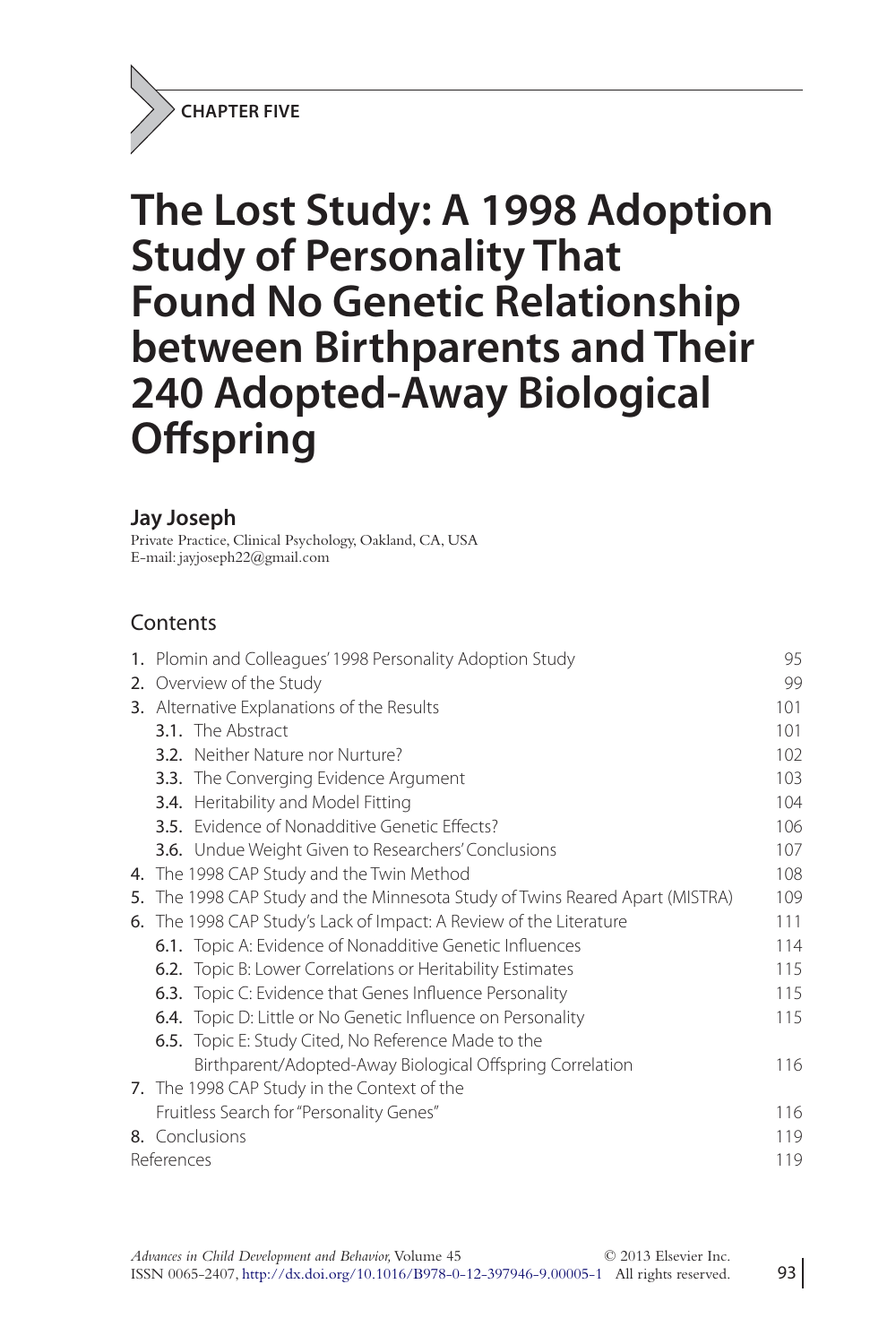### Abstract

In 1998, Robert Plomin and his Colorado Adoption Project (CAP) colleagues published the results of a longitudinal adoption study of personality. They found an average personality test score correlation of only 0.01 between birthparents and their 240 adopted-away 16-year-old biological offspring, suggesting no genetic influences on personality. However, the researchers interpreted their results in the context of previous twin studies, produced an average 14% heritability estimate, and concluded that nonadditive genetic factors underlie personality traits. The author challenges these conclusions and notes that the near-zero correlation stands in contrast to other types of behavioral genetic methods, such as twin studies, that are more vulnerable to environmental confounds and other biases. The author shows that authoritative psychology texts frequently fail to mention this 1998 CAP study. When it is mentioned, the original researchers' conclusions are usually accepted without critical analysis. The author also assesses the results in the context of the 20-year failure to discover the genes that behavioral geneticists believe underlie personality traits. He concludes that this 1998 investigation is a "lost study" in the sense that, although it is one of the most methodologically sound behavioral genetic studies ever performed, its results are largely unknown.

There are genetic studies in psychology and psychiatry whose results run counter to the common claim that hereditary factors play an important role in the development of psychiatric disorders and variation in psychological traits such as IQ and personality, but the implications of these studies are rarely discussed in authoritative textbooks and academic journals. I have identified some of these "lost studies" in previous publications (Joseph, 2004, 2006). One such study contains finding by Kringlen (1967) that reared together monozygotic twin pairs (MZ, identical; 100% genetic similarity) experience much more similar environments and have much higher levels of emotional closeness and "identity confusion" when compared with reared together dizygotic twin pairs (DZ, fraternal; average 50% genetic similarity; see also Joseph, in press). A second is a large register-based schizophrenia twin study that found an MZ concordance rate of only 11% (Koskenvuo, Langinvainio, Kaprio, Lönnqvist, & Tienari, 1984). A third is an autism twin study (Ritvo, Freeman, Mason-Brothers, Mo, & Ritvo, 1985) that found a 23.5% DZ concordance rate, which is several times larger than the rate among non-twin sibling pairs (who share the same genetic relationship as DZ twins), and is therefore difficult to explain on genetic grounds.

In cases such as Koskenvuo and colleagues' investigation, the study for the most part does not exist in the "genetics of schizophrenia" literature. In other cases, such as Kringlen's investigation, the study is frequently cited on the basis of other results, but the finding that MZ twin pairs experience much more similar environments and greater levels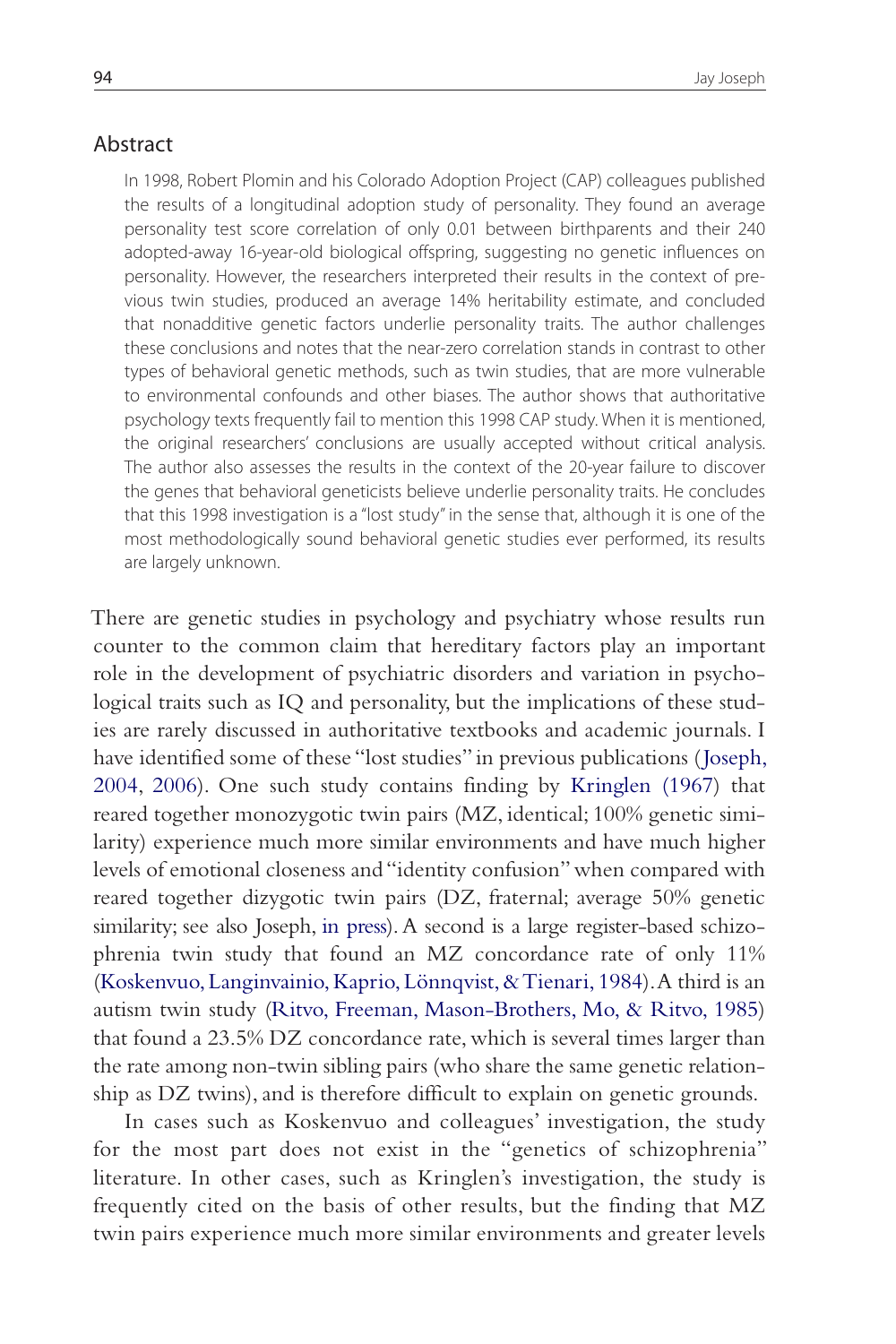of closeness and identity confusion is rarely mentioned. In cases such as the Ritvo and colleagues autism twin study, prominent researchers at times fail to mention it or cite its results (Bailey et al., 1995), whereas other researchers argue that it does not qualify as an "acceptable study of infantile autism" because of perceived selection bias and the inclusion of opposite-sex twin pairs (Steffenburg et al., 1989, pp. 405–406; see also Joseph, 2006, Chapter 7).

# **1. PLOMIN AND COLLEAGUES' 1998 PERSONALITY ADOPTION STUDY**

 Here, I will focus on perhaps the most important "lost study" in the literature—a study whose results bear directly on the question of whether genetic factors have an important influence on human behavioral differences. In 1998, Robert Plomin and his behavioral genetic colleagues Robin Corley, Avshalom Caspi, David Fulker, and John DeFries published an adoption study of personality (Plomin, Corley, Caspi, Fulker, & DeFries, 1998) based on their work in the longitudinal Colorado Adoption Project (CAP; Plomin & DeFries, 1985).

This adoption study of personality, which from this point forward I will call the "1998 CAP study," has become lost in the sense that its most important result—that genes play little if any role in personality development—has all but disappeared in a tidal wave of claims by the authors of textbooks, popular works, scientific articles, and press reports that genetic differences play a major role in human behavioral and psychological development. We will see that when the study is cited, this result is frequently transformed into a finding in support of the importance of genetics, even as molecular genetic research has failed to discover the genes (gene variants) that researchers believe underlie variation in personality and other behavioral traits (see Section 7 below).

The *raison d'être* of an adoption study is its presumed ability to make a clean separation between genetic and environmental influences, because adopted children inherit the genes of their birthparents (biological parents), but are reared in the environment of another (adoptive) family with whom they share no genetic relationship. As Plomin and colleagues wrote in 1997,

The adoption design is powerful because it capitalizes on the intervention of adoption to disentangle genetic and environmental sources of resemblance between parents and offspring by comparing biological parents and their adopted-away offspring, who share genes but not environment, with adoptive parents and their adopted children, who share environment but not genes.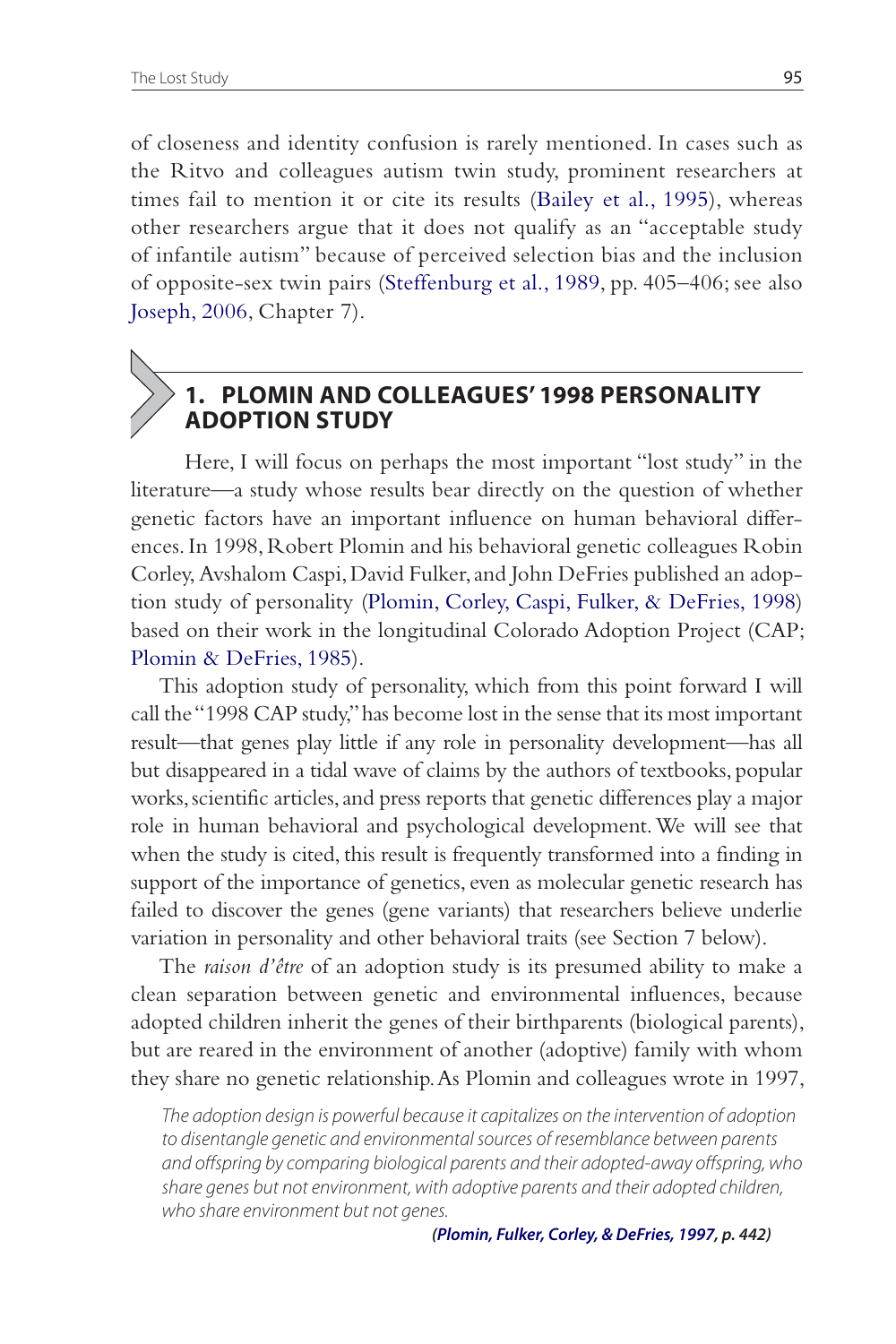Although most human genetic researchers believe that twin studies are also able to disentangle genetic and environmental influences, a leading group of psychiatric genetic researchers observed that, because of misgivings about twin research in some quarters, "For some tastes adoption studies provide a cleaner, crisper, separation between the effects of genes and those of environment" (McGuffin, Owen, O'Donovan, Thapar, & Gottesman, 1994, p. 35).

Indeed, critics have argued for decades that both family studies and twin studies are unable to disentangle the potential influences of genes and environment (Joseph, 2004). They have pointed out that the validity of the "equal environment assumption" (EEA) of the "classical twin method," which holds that reared together MZ and DZ twin pairs experience similar environmental influences, is not supported by the evidence. These critics have argued that the widely recognized finding by Kringlen and others that MZ twin pairs experience more similar environments than those experienced by DZ pairs, a finding recognized by most contemporary twin researchers ( Joseph, 2004, 2010a), confounds the results of the twin method. Therefore, the usual twin method finding that MZs correlate higher than DZs for behavioral traits can be *completely* explained by non-genetic factors. In addition, many previously accepted biological and genetic assumptions underlying twin research may not be true (Charney, 2012), which is "necessitating a rethinking of every one of the assumptions of the classical twin study methodology" (Charney & English, 2012, p. 1).

Most behavioral genetic researchers recognize that family studies are unable to disentangle genetic and environment influences, but continue to maintain that the twin method's EEA "appears reasonable" and that MZ– DZ comparisons provide solid evidence that genes play an important role (Plomin, DeFries, McClearn, & McGuffin, 2008, pp. 75–80). They do this mainly by arguing that MZ twin pair environments are more similar than DZ environments because MZs "create" or "elicit" more similar environments for themselves because they are more similar genetically (for example, see Caspi & Shiner, 2006; Flint, Greenspan, & Kendler, 2010; Plomin et al., 2008; Rutter, 2006; Segal, 2012; for many more examples of leading twin researchers defending the validity of the twin method on the basis of this argument, see Joseph, 2012, pp. 70–72).

However, this "twins create their own environment" argument is a circular one because twin researchers simultaneously assume and conclude that the greater behavioral trait resemblance of MZ versus DZ twin pairs is caused by the former's greater genetic similarity. Thus, modern twin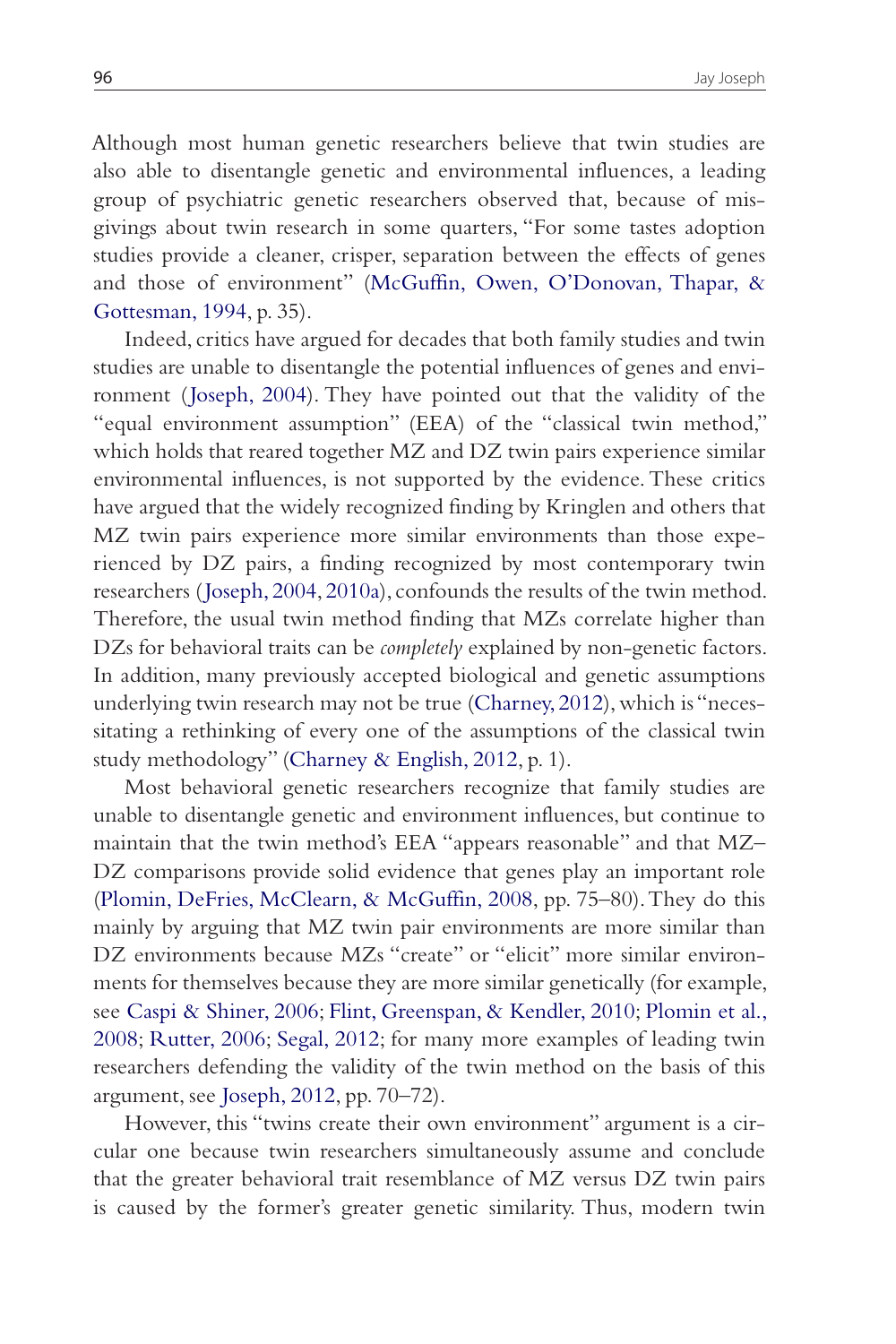researchers' position that genetic factors explain that the greater behavioral resemblance of MZ twin pairs is, circularly, both a premise and a conclusion of the twin method ( Joseph, 2010a, 2012, in press).

Some pioneers of personality twin research also had doubts about the validity of the EEA. For example, in his 1963 study, Irving Gottesman correctly observed that the twin method "assumes that the within-pair environmental variance is the same for the two types of twins." He concluded, however, "This is not necessarily true for the personality traits as measured by the tests, but one can proceed only on the assumption that such variance is not too different for the two types of twins" (Gottesman, 1963, p. 8).

Returning to adoption studies, there are many problem areas that have been addressed by both critics and researchers alike. These problems include the restricted range of adoptive families, selective placement, late separation, parent–child attachment disturbance, problems with the tests, and the reliability and validity of the trait under study (Bouchard & McGue, 2003; Faraone, Tsuang, & Tsuang, 1999; Horn & Loehlin, 2010; Joseph, 2004, 2006, 2010a; Kamin, 1974; Rutter, 2006; Stoolmiller, 1999). Selective placement in adoption research refers to adoption agencies' practice of placing adoptees into homes correlated with the socioeconomic and perceived genetic status of the birth (biological) parents. As the Texas Adoption Project (TAP) researchers observed, "Selective placement seems to be an integral part of every adoption agency's operating procedures. Most agencies try to find the right 'match' between adoptive child and adopting parents" (Horn, Loehlin, & Willerman, 1979, p. 178). The selective placement of adoptees increases birthparent/adopted-away biological offspring correlations for environmental (non-genetic) reasons. Thus, adoption studies' presumed ability to make a clean separation between genetic and environmental influences is questionable. Nevertheless, it is theoretically possible that a very well designed and executed adoption study, one that controlled for environmental confounds and other potential biases (including biases in the data collection and publication processes), could disentangle genetic and environmental factors and put the nature–nurture question to the test (Joseph & Ratner, 2013).

Behavioral genetic studies also assume that "personality traits are relatively enduring individual differences in behavior that are stable across time and across situations" (Plomin et al., 2008, p. 238) and can be measured and quantified with psychometric tests. These positions are controversial, however, and constitute another questionable yet rarely discussed set of assumptions underlying behavioral genetic research. Moreover, behavioral genetic (and accompanying psychometric) "individual differences" approaches tend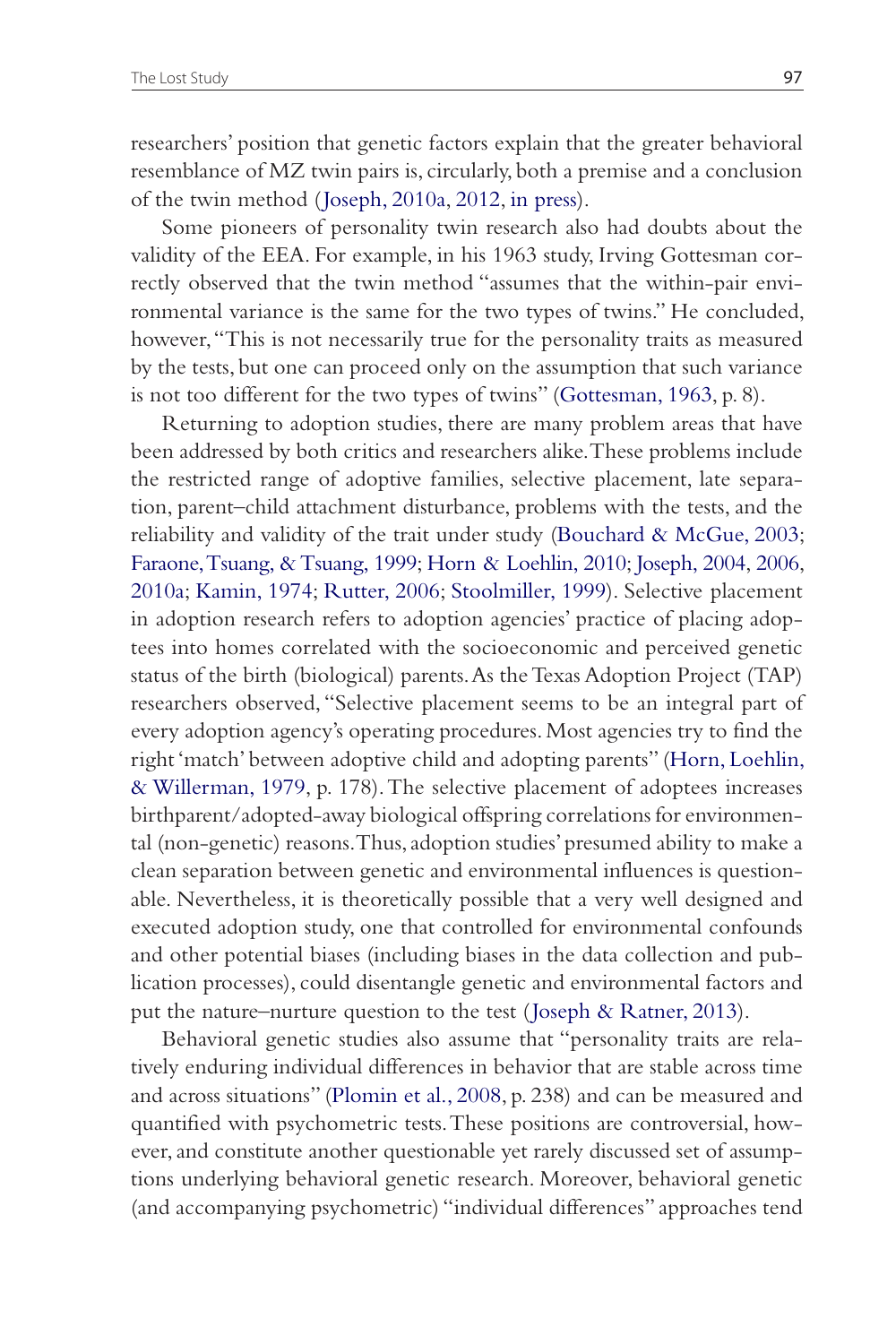to magnify and emphasize human differences and tend to de-emphasize the common behaviors, abilities, longings, and many other qualities that most human beings share (Fischer et al., 1996; Rose, 1997).

I have discussed these important potential problem areas of behavioral genetics and adoption research elsewhere (Joseph, 2004, 2006, 2010a), and the scope of the present review is therefore limited to (1) highlighting the results of the 1998 CAP study and showing how they contrast with other behavioral genetic studies, (2) a critical examination of how the researchers chose to interpret their results, and (3) a survey of the impact—or lack of impact—that this study has had on the fields of psychology and behavioral genetics.

The 1998 CAP study is noteworthy for four main reasons.

- This was one of the most carefully performed human behavioral genetic studies (Wilson, 1985) and was less vulnerable than previous studies to environmental confounds and other biases. The researchers saw their study as unique because it was the first adoption study to test for genetic influences on self-reported normal personality traits (Plomin et al., 1998, p. 211).
- The researchers found a presumably non-significant average 0.01 personality test score correlation between birthparents and their 240 adopted-away biological offspring, based on eight yearly test score correlations from ages 9 through 16 (Plomin et al., 1998, p. 214).<sup>1</sup> In other words, the results showed no genetic influence on personality.
- The results stand in striking contrast to those from personality studies of twins reared together (the twin method) and twins reared apart (TRA) studies such as the Minnesota Study of Twins Reared Apart (MISTRA; Bouchard, Lykken, McGue, Segal, & Tellegen, 1990; Segal, 2012). The MISTRA researchers' claims in support of important genetic influences on personality and IQ have been widely reported, whereas the 1998 CAP study zero correlation is largely unknown. Reared together MZ twin pairs correlate significantly higher than reared together DZ pairs on personality tests (Loehlin, 1992). Based on their acceptance of the EEA's validity, behavioral geneticists believe that this difference is caused by genetic factors.
- The results can be seen in the context of the ongoing lack of replicated molecular genetic gene findings for personality traits, after nearly two decades of searching (see Section 7 below).

1Although the researchers studied 245 adoptees, by age 16 only 240 were available for testing.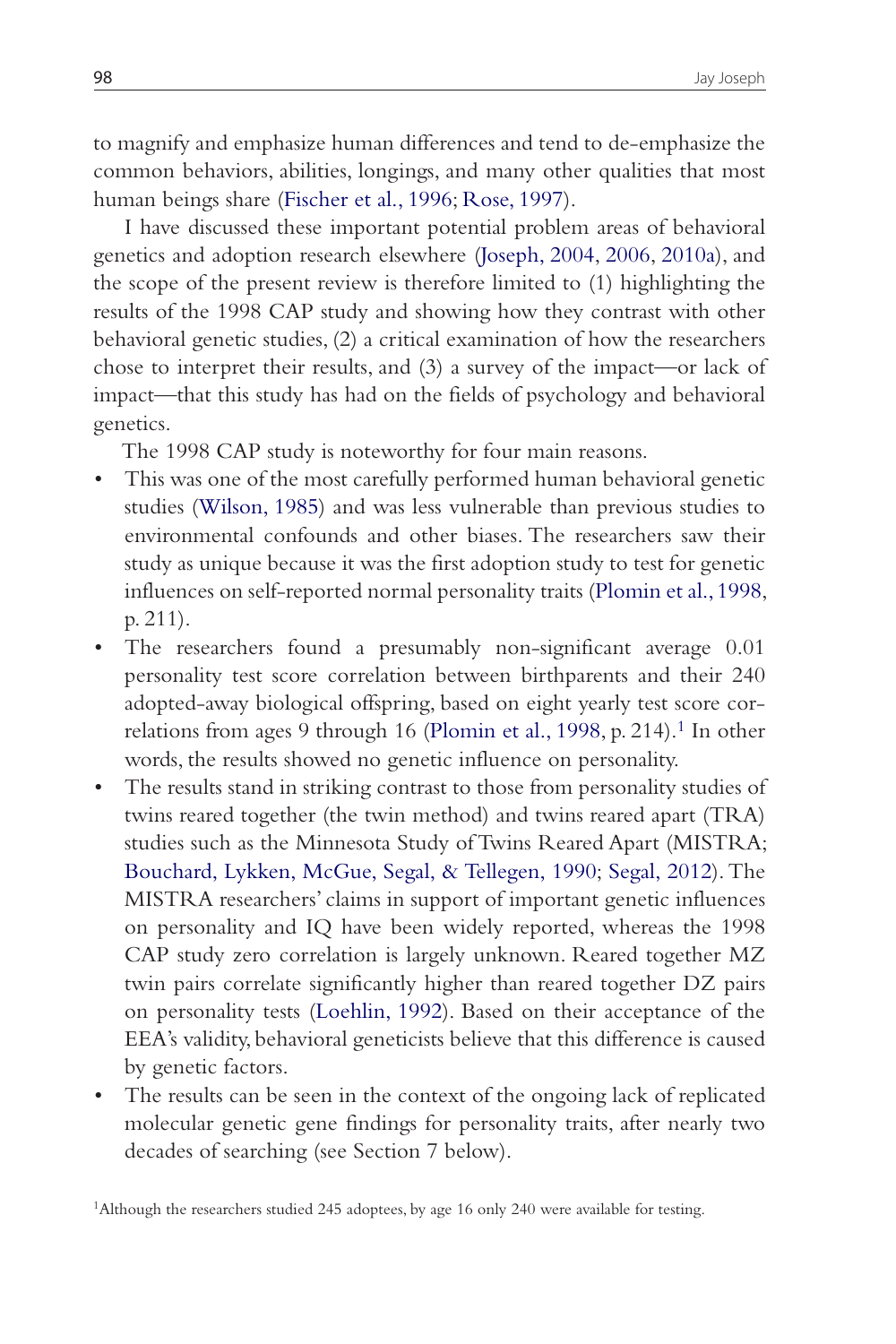# **2. OVERVIEW OF THE STUDY**

 The CAP was initiated by Plomin and DeFries in the mid-1970s (Plomin & DeFries, 1985; Rhea, Bricker, Wadsworth & Corley, 2013). Because it was a longitudinal study, the researchers were able to track and assess the families since the birth of the children. As seen in Fig. 5.1, the sample consisted of 287 birthparents (238 biological mothers and 49 biological fathers), the 240 children (adoptees) they put up for adoption at birth, and the 469 adoptive (rearing) parents of these adoptees (238 adoptive mothers and 231 adoptive fathers). The researchers also established a control group consisting of 245 nonadopted children and their biological parents. Adoptees were placed with their adoptive parents at an average age of 29 days. More than 90% of the parents in each group were of European ancestry. Birthparents and adoptive parents had completed an EASI self-report personality questionnaire around the time of the children's birth. The EASI was designed to assess "emotionality," "activity," "sociability," and "impulsivity," which according to the investigators are "thought to be the most heritable personality traits" (Plomin et al., 1998, p. 212).

The children were assessed between the ages of 9 and 16 using the Colorado Childhood Temperament Inventory, a self-report measure that is an extension of the EASI questionnaire for children. At age 16, the children were administered the EASI. Because of its unique status as a longitudinal



CAP group sizes and correlations reported in Plomin et al., 1998. EASI: Self-report personality questionnaire designed to assess "emotionality," "activity," "sociability," and "impulsivity." Control group consisting of 245 non-adopted children and their biological parents

is not shown. The EASI correlation between these control biological children and their parents was reported as 0.07 at age 16.

**Figure 5.1** 1998 CAP study design and EASI parent–child personality correlations.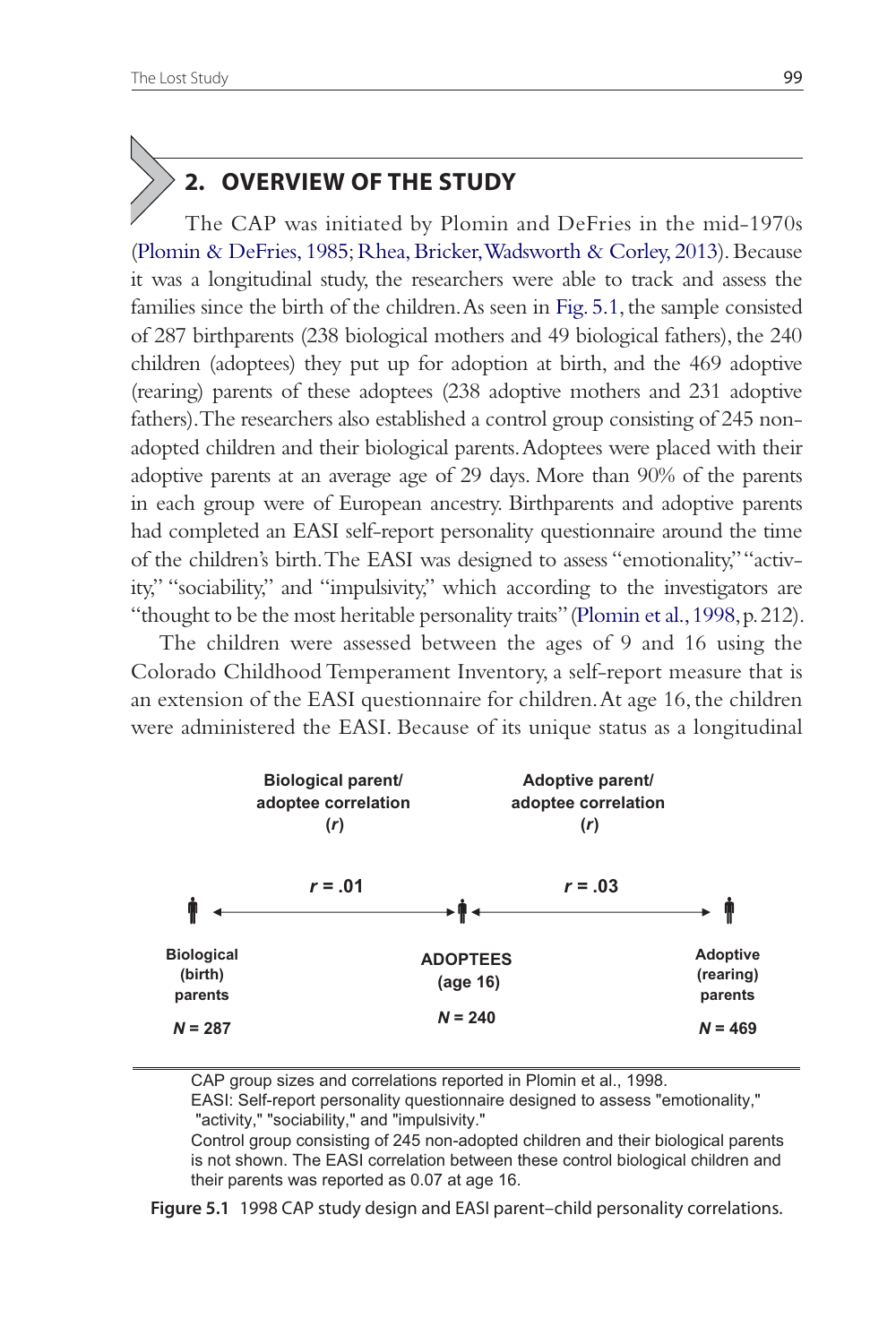adoption study following children from birth, at age 16, the children "completed the same EASI questionnaire that their parents had completed 16 years earlier" (Plomin et al., 1998, p. 212).

The average personality correlation between the birthparents and their 240 adopted-away biological offspring, which the researchers (p. 211) viewed as "the most powerful adoption design for estimating genetic influence," was 0.01. The average correlation between adoptive parents and these children was 0.03 (Fig. 5.1).

The researchers' preliminary conclusions were that these results suggest "little effect of nature or nurture" (p. 212), that "genetic factors correlated with parents' self-reported personality have little effect" (p. 212), and that, "On the face of it,"

these results from CAP suggest that neither nature nor nurture contribute importantly to individual differences in self-reported personality. For example, a direct test of genetic influence comes from the resemblance between biological parents and their adopted-away offspring, who correlated only .01 averaged across the 8 years of assessment of the offspring and across the four EASI traits. (p. 215)

According to the researchers, the birthparent/adopted-away biological offspring correlation "directly indexes genetic influence, unlike the indirect comparisons between nonadoptive and adoptive relatives or between identical and fraternal twins" (p. 211).

The investigators could have stopped at this point and concluded that the study found no genetic influence on personality. However, they decided to interpret the results on the basis of (1) "model fitting" analysis, and (2) the results of the previous twin studies. As the researchers described it, model fitting calculations take potential environmental confounds such as assortative mating (resemblance between spouses) and selective placement "into account while estimating genetic and environmental sources of transmission from parent to child as well as the correlation between genetic and environmental sources (genotype-environment correlation)" (Plomin et al., 1998, p. 214). Using model fitting analysis, the researchers calculated an average personality trait heritability of 14%, which was not significantly different from previous adoption studies, although it was "lower than the average estimates from twin studies" (p. 215). They assumed that there was no selective placement in their sample (see the note in Plomin and colleagues' Table 4.4, p. 215; see also Rhea et al., 2013).

Plomin and colleagues noted that the authors of previous twin studies of personality had estimated heritability at roughly 40%, and argued that the "most obvious implication of these results is that other family and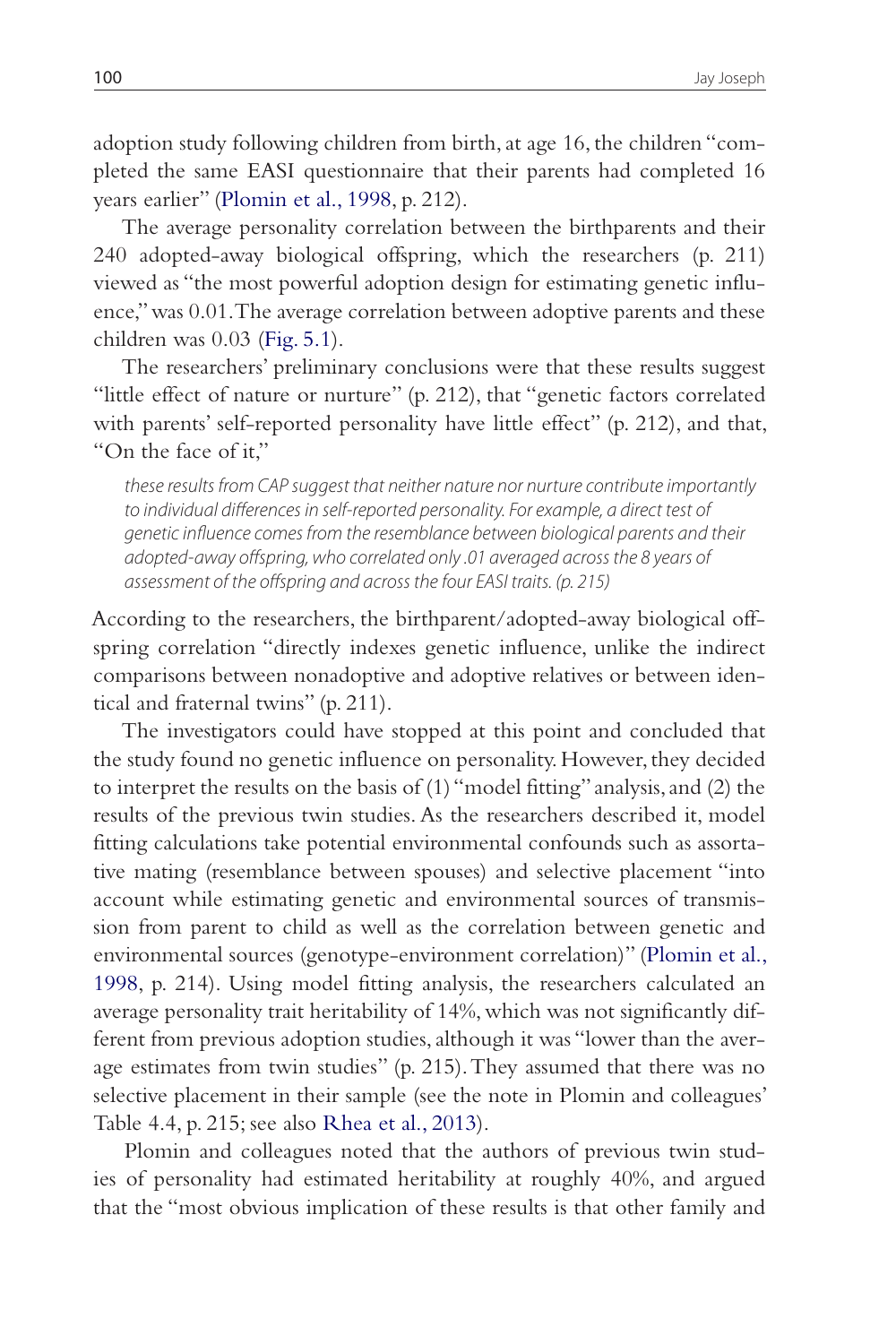adoption studies are needed to triangulate with twin studies on the estimation of genetic influence for personality as assessed by self-reported personality questionnaires" (p. 215). They speculated that the discrepancy between the results of their adoption study and those of previous twin studies was because of adoption studies' reduced ability to detect nonadditive genetic factors: "The most interesting hypothesis to explain lower heritability estimates from adoption studies as compared to twin studies is nonadditive genetic variance" (p. 217). They elaborated as follows:

Additive genetic effects occur when alleles (alternative forms of a gene) at a locus (place on a chromosome) and across loci add up to affect a trait. Nonadditive genetic effects are interactive effects in which the effects of alleles differ in the presence of other alleles. Nonadditive effects include dominance and epistasis. Dominance is a nonadditive genetic effect in which alleles at a locus interact rather than add up to affect a trait. When several genes affect a trait, the alleles at different loci can add up to affect the trait, or they can interact. This type of interaction between alleles at different loci is called epistasis.

#### **(Plomin et al., 1998, p. 217, emphasis in original)**

The researchers argued that studies based on first-degree relatives, such as their 1998 CAP study, "will not detect nonadditive genetic variance" (p. 217) and chose to conclude that their results can be explained by "nonadditive genetic influence, which can be detected by twin studies but not by adoption studies" (p. 211).

# **3. ALTERNATIVE EXPLANATIONS OF THE RESULTS**

### **3.1. The Abstract**

According to the sixth edition of the American Psychological Association's *Publication Manual* (American Psychological Association, 2010), an abstract provides "a brief, comprehensive summary of the contents of the article," which "allows readers to survey the contents…and, like a title it enables persons interested in the document to retrieve it" (p. 25). In the 1998 CAP study, both the abstract and the title, "Adoption Results for Self-Reported Personality: Evidence for Nonadditive Genetic Effects?" gave the impression that the researchers found evidence in support of important genetic influences on personality. Here is the abstract in full:

Twin studies consistently indicate moderate genetic influence on individual differences in personality as assessed using self-report questionnaires, with heritability estimates typically about 40%. In this first analysis of self-report personality data from the longitudinal Colorado Adoption Project, little evidence is found for additive genetic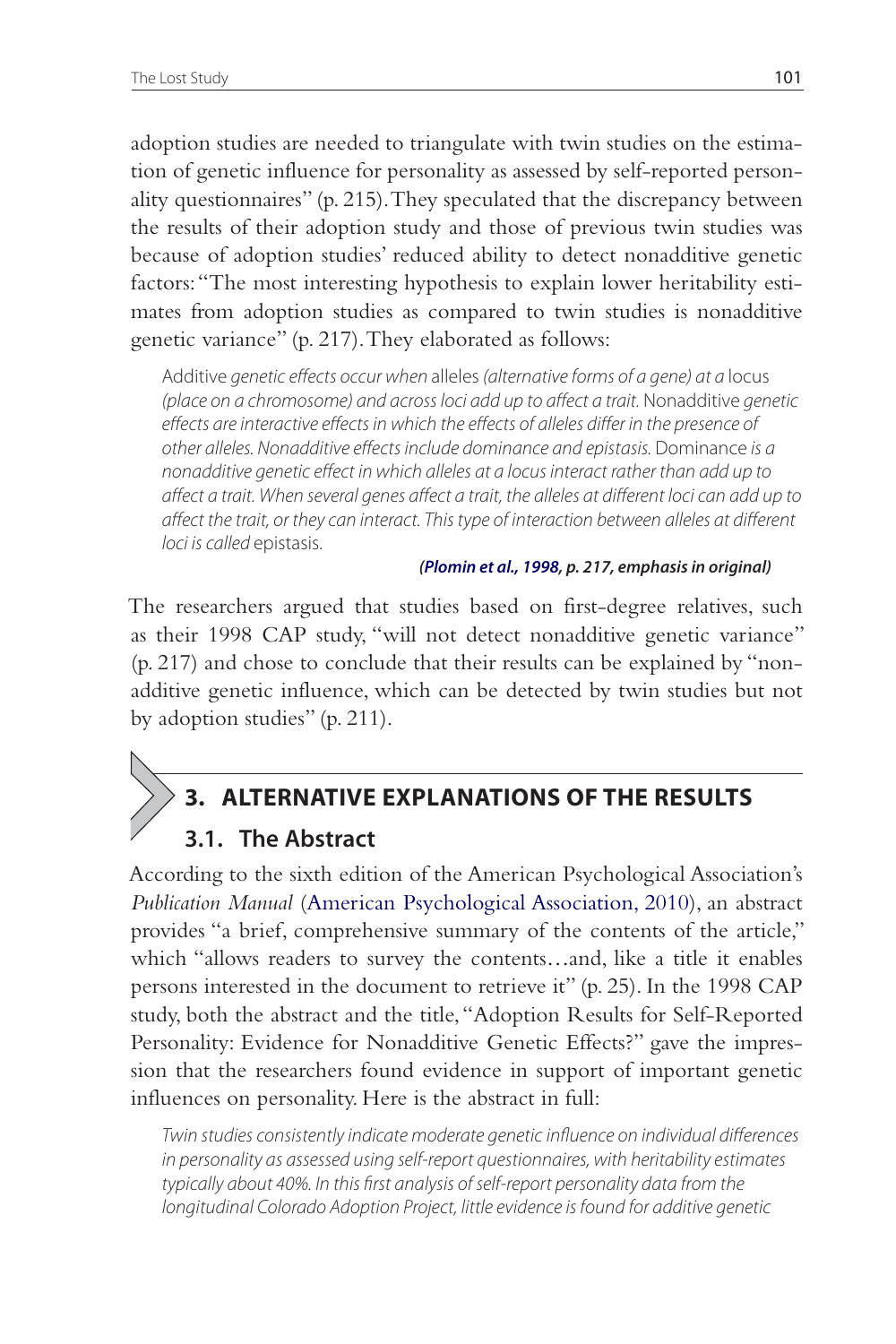influence in parent-offspring and sibling adoption analyses based on a foundation sample of 245 adoptive families and 245 nonadoptive families with adopted and nonadopted children assessed yearly from 9 to 16 years. Although several factors might contribute to the discrepancy between twin and adoption results, we suggest that nonadditive genetic influence, which can be detected by twin studies but not by adoption studies, is a likely culprit. These findings have important implications for attempts to identify specific genes responsible for genetic influence on personality. **(Plomin et al., 1998, p. 211)**

In a review of the CAP in its early stages, behavioral genetic investigator Ronald Wilson observed, "Any research project so large and complex involves countless decisions about data analysis" (Wilson, 1985, p. 1370). The 1998 CAP study abstract reflected the researchers' decision to frame their results in the context of the supposed findings of twin studies and the supposed inability of adoption studies to detect nonadditive genetic influence. The study's major finding of no significant average personality test score correlation between birthparents and their adopted-away biological offspring is nowhere to be found.

The impression given in the abstract is that this report is just another behavioral genetic study whose authors concluded in favor of genetic influences on psychological trait variation. (A cursory reading of the abstract might even lead readers to think that this was a twin study.) Although Plomin and colleagues decided to conclude that nonadditive genetic influence is "a likely culprit," they could have decided (and as we will see in Section 4, *should* have decided) to conclude that the misinterpretation of previous twin studies in favor of genetics is a likely culprit.

### **3.2. Neither Nature nor Nurture?**

A valid interpretation of the study is that there are no genetic influences on the self-reported personality traits measured by the EASI. However, although Plomin and colleagues' preliminary conclusion was that "neither nature nor nurture contribute importantly to individual differences in self-reported personality," we have seen that their final conclusion in favor of genetics was based on the results of previous twin studies of personality, on model fitting analysis that produced a heritability estimate of 14%, and on the claim that adoption studies are unable to record the effects of nonadditive genetic factors.

The researchers' conclusion that a low adoptee/adoptive parent personality correlation suggests that nurture (parental) influences play little role in personality development, and that "non-shared" environmental influences play a much larger role (Plomin et al., 2008), illustrates a common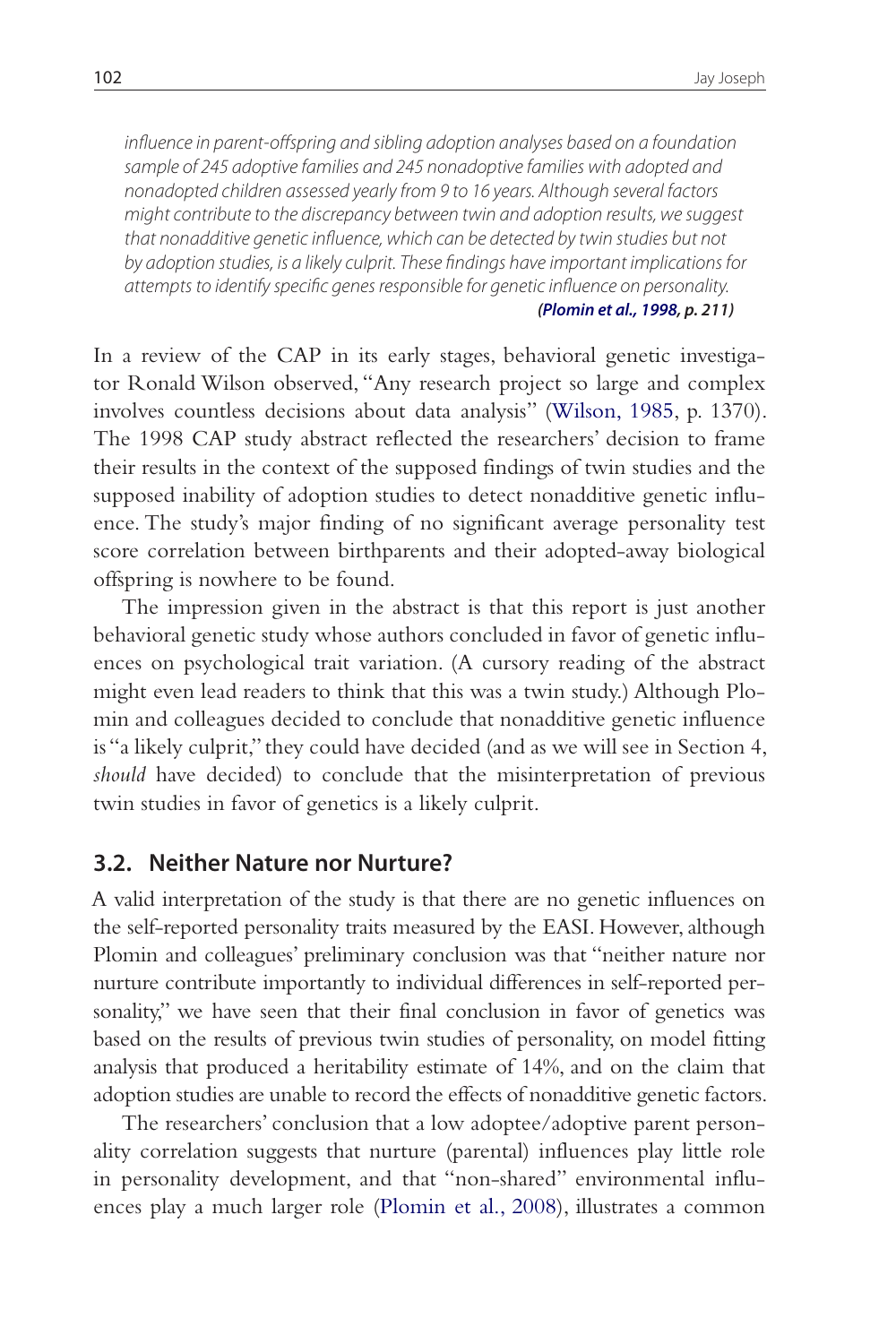misunderstanding in behavioral genetic research. Indeed, two decades of research into these supposed "non-shared" environmental influences have yielded few results (Plomin, 2011; Turkheimer, 2011a).

As Hoffman (1991) and others have pointed out, developmental psychologists do not view psychological trait resemblance as the appropriate measure of parental influence, because "environmental influences do not produce clones of the parent" (Hoffman, 1991, p. 189). As Hoffman observed, an anxious child could be produced by a non-anxious parent that creates a frightening world for the child, and to "explain dependency in a child, one would not expect to find a dependent parent but rather an overprotective one" (p. 189). Non-depressed parents who regularly beat their children could certainly produce depressed children, yet behavioral genetic researchers would find no depression correlation between parents and children and might mistakenly conclude that parental behavior has little influence on childhood depression. Thus, Plomin and colleagues' finding of a low personality correlation between adoptees and their adoptive parents does not mean that parental (nurture) influences do not play a major role in personality development.

Behavioral genetic accounts of the underlying causes of personality variation often overlook other major factors shaping personality and development, such as schools and neighborhoods (Theokas & Lerner, 2006), social class, religion, the effects of oppression, and culture (Winter, 1996). According to Gordon Allport, a pioneer of personality trait theory, "Everyone admits that culture is vastly important in shaping personality. …The impact of culture is so indisputable that some writers regard it as the *all*-important factor" (Allport, 1961, p. 165, emphasis in original). Narrowly focusing on correlations between family members fails to capture the "indisputable" larger role of cultural, religious, social class, and other non-genetic influences on personality and behavioral development.

Let us now examine more closely the three reasons Plomin et al. gave for concluding that their study confirmed the genetic basis of personality traits.

### **3.3. The Converging Evidence Argument**

According to psychiatric geneticists Faraone, Tsuang, and Tsuang, "We cannot rely on either a single study or class of studies to draw conclusions about the effects of genes and environment on mental illness. Instead, from an examination of many studies we seek a pattern of converging evidence that consistently confirms genetic and/or environmental hypotheses about the familial transmission of the disorder" (Faraone et al., 1999, p. 45).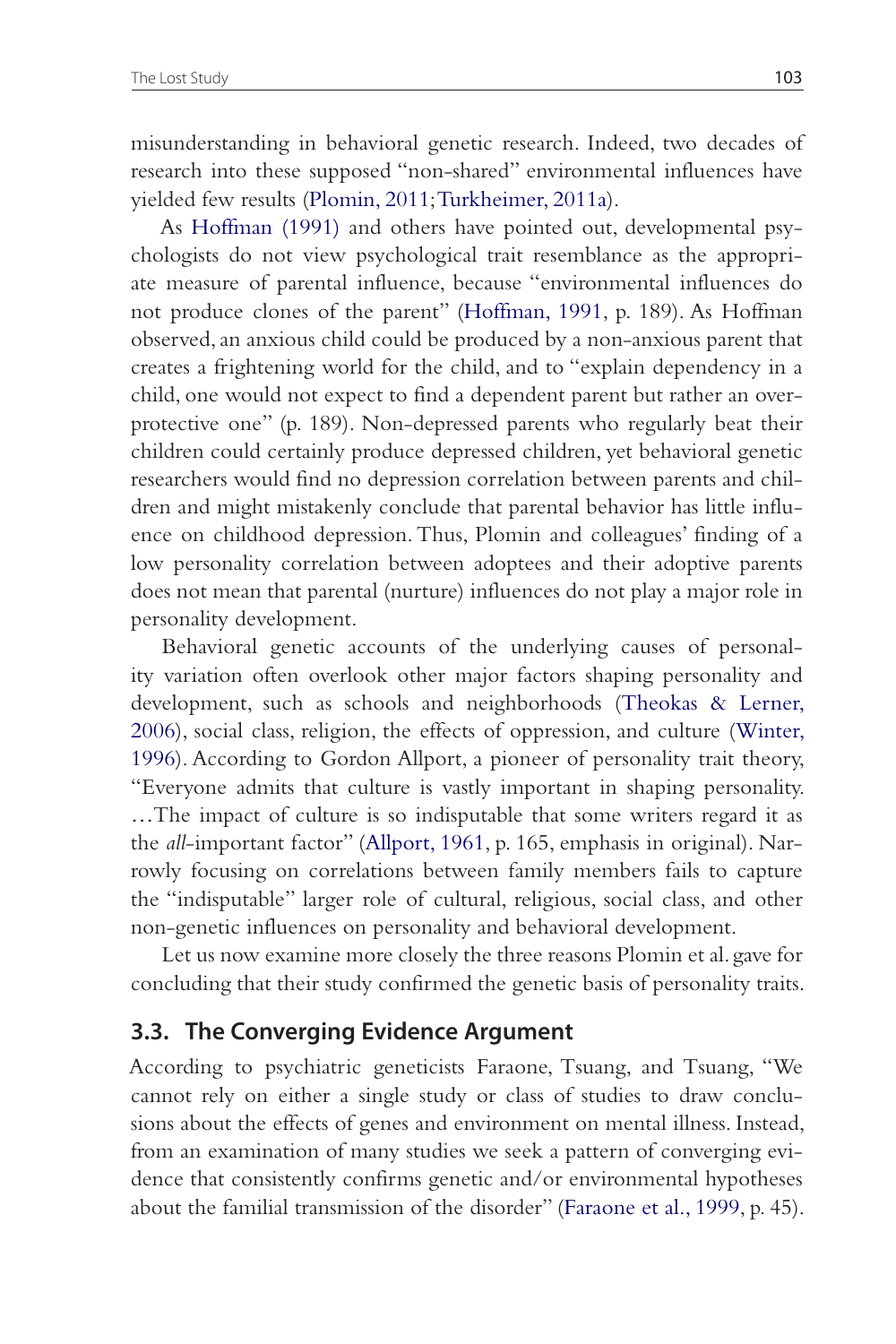However, Scott Lilienfeld and colleagues, who focused on ways to analyze dubious scientific claims, pointed out that proponents of "converging evidence" arguments in support of such claims "typically maintain that scientific claims can be evaluated only within the context of broader claims and therefore cannot be judged in isolation" (Lilienfeld, Lynn, & Lohr, 2003, p. 9). This enables such proponents to "readily avoid subjecting their claims to the risk of falsification" (p. 9).

Plomin and colleagues chose to "triangulate" the 1998 CAP study findings with the results of family and twin studies, and argued that the results should be interpreted in the context of twin studies' supposed ability to detect nonadditive genetic influence.<sup>2</sup> Indeed, the opening paragraph of their publication is about twin studies and the 40% heritability estimate that researchers had derived from their results. In other words, they argued that their results should not be evaluated in isolation and should be viewed in the context of broader "converging evidence" claims about genetics. This claim is difficult to falsify.

### **3.4. Heritability and Model Fitting**

The heritability concept is a controversial one. Proponents of the usefulness of heritability estimates (which range from 0.0 to 1.00 or 0–100%) claim that they are an indicator of the strength of genetic influences on trait variation in a population. However, the use of heritability estimates in the behavioral sciences has been criticized by many reviewers (Feldman & Lewontin, 1975; Joseph, 2004; McGuire & Hirsch, 1977; Rose, 1997; Wahlsten, 1994). Many critics of the concept have argued that heritability estimates are misleading, meaningless, or even harmful.

Leaving aside the question of the validity of heritability estimates in the behavioral sciences—and this is an important issue in and of itself—Plomin et al. (1998) used model fitting analysis to convert the failure to find a personality test score correlation between birthparents and their adopted-away biological offspring into a genetic finding: "At 16 years, the average model fitting estimate of heritability was 14% for the four [EASI] traits using data from the three types of parents and their adopted and nonadopted children" (p. 215). In other words, through statistical transformation, the researchers turned a finding that genes play no role in personality formation into a finding that genes *do* play a role in personality formation. They went on to

<sup>2</sup>The words "twin" or "twins" appeared no fewer than 70 times in the 8-page 1998 CAP study publication (roughly 3 pages consisted of references and tables).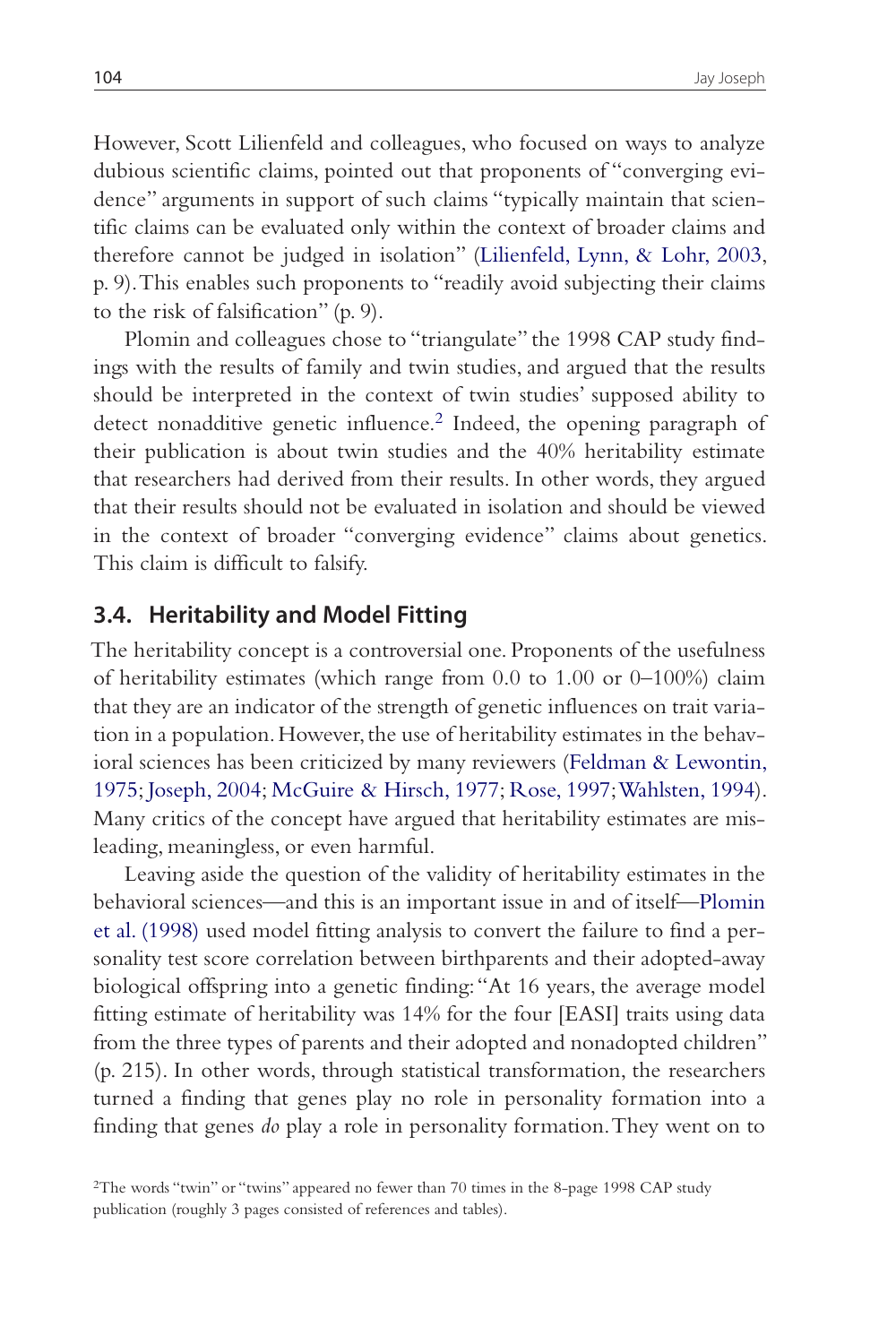write that this 14% heritability estimate was not significantly lower than the handful of previous adoption studies (p. 215), implying that the 1998 CAP study results were comparable with these previous studies. At an earlier stage of the investigation, when the children were 7-years-old, the researchers found a virtually identical lack of birthparent/adoptee correlation (0.0) and concluded that, in direct contrast to 1998, "This pattern of correlations provides little or no evidence for hereditary influence at these ages [1–7]—a conclusion supported by model fitting analyses of the CAP parent–offspring and sibling data" (Plomin, Chipuer, & Loehlin, 1990, p. 228).

Nevertheless, in their 1990 "Behavioral Genetics and Personality" chapter in Pervin's *Handbook of Personality: Theory and Research*, Plomin, Chipuer, and Loehlin cautioned that model fitting "has the disadvantage of being complex and sometimes seems to be a black box from which parameter estimates magically appear" (Plomin, Chipuer, et al., 1990; Plomin, DeFries, & McClearn, 1990, p. 235). Furthermore, they wrote that

We should not stand too much in awe of model fitting or allow it to obfuscate the basic simplicity of most behavioral genetic designs. For example, the twin design estimates genetic influence on the basis of the difference between MZ and DZ correlations. If the MZ correlation does not exceed the DZ correlation for a particular trait, there is no genetic influence (unless assortative mating approaches unity), and model-fitting analyses must come to that conclusion or there is something wrong with the model. (p. 235, emphasis added)

In this passage, Plomin and colleagues argued that if a correlation indicates no genetic influence on a trait, but that subsequent model fitting analyses find such influence, "there is something wrong with the model." In the 1998 CAP study, however, Plomin and colleagues found no average genetic influence on personality traits and then used "the model" to find such influence. Thus, after collecting the data, Plomin stood his previous position on its head and concluded, in effect, that there is something wrong with the *correlation*.

Moreover, it appears that model fitting analyses, like most human behavioral genetic concepts and methods, are based on several questionable assumptions (McGuire & Hirsch, 1977; Vetta & Courgeau, 2003), including the assumption "that shared genes underlie similarity between relatives" (Segal, 2012, p. 63). The claim that model fitting analyses, which *assume* that genes underlie behavioral trait similarity, can uncover genetic influences on these traits appears to be a circular one, comparable to behavioral genetic defenses of the EEA of the twin method on the basis of the circular argument that twins create their own environments because they are more similar genetically.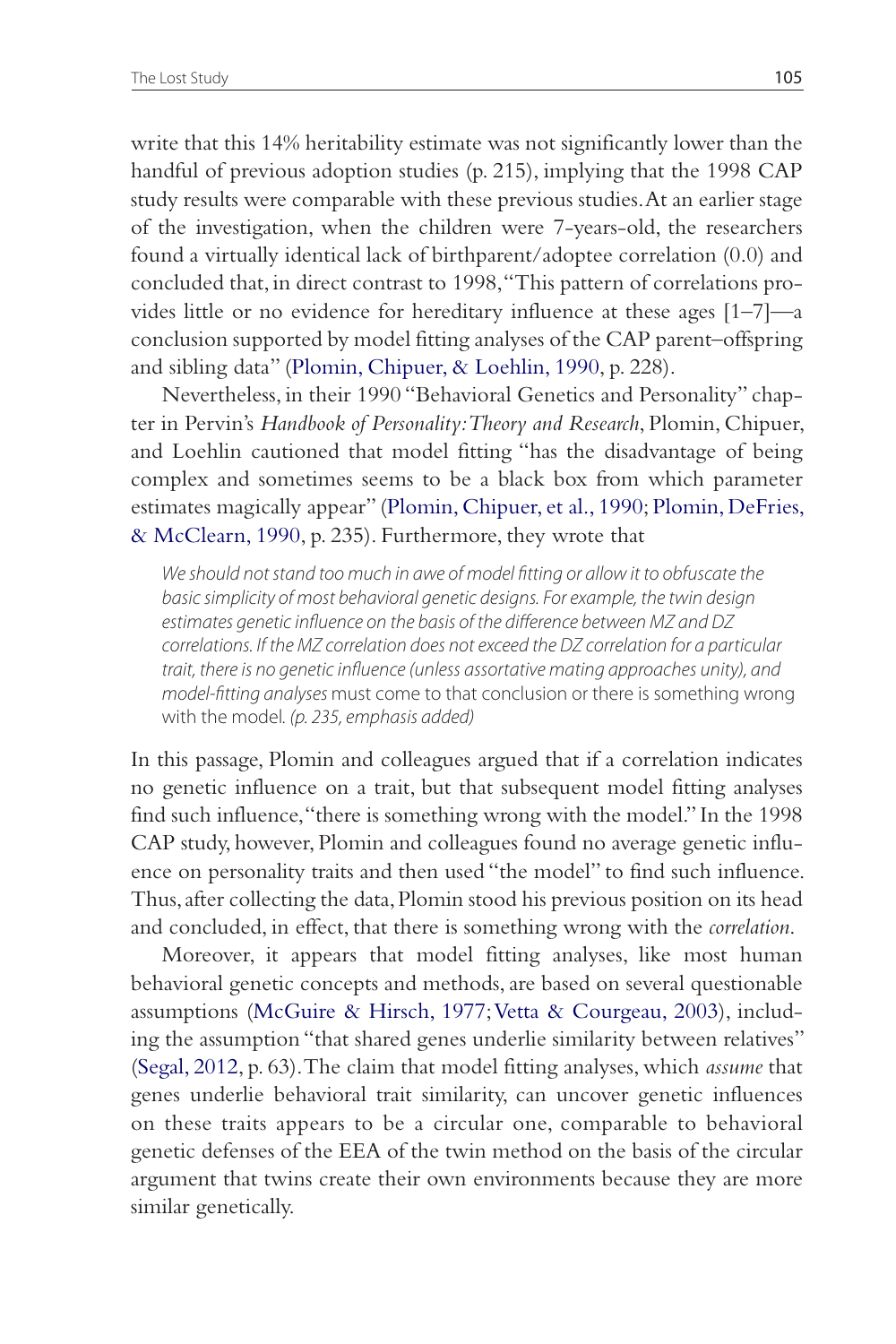In the 1999 revised edition of Plomin's chapter in *Handbook of Personality: Theory and Research* (Plomin & Caspi, 1999), the previous edition's section on model fitting was removed. The 1990 second edition of Plomin and colleagues' textbook *Behavioral Genetics* contained the above quoted "black box/something wrong with the model" caution about model fitting (Plomin, DeFries, et al., 1990, p. 246), as did the 1997 third edition (Plomin, DeFries, McClearn, & Rutter, 1997, p. 310). In the 2001 and 2008 editions, however, this section was removed (for these later *Behavioral Genetics* discussions of model fitting, see Plomin, DeFries, McClearn, & McGuffin, 2001, pp. 351–371; Plomin et al., 2008, pp. 379–402).

In the TAP study (Horn & Loehlin, 2010), which found birthparent/ adopted-away biological offspring personality correlations in the 0.07– 0.17 range, the researchers went further than the CAP investigators and incorporated twin data into their model fitting analyses. In doing so, the TAP researchers "essentially doubled heritability estimates because of the presence of identical twins in the model fitting" (Horn & Loehlin, 2010, p. 157). Like the CAP researchers, Horn and Loehlin concluded that "nonadditive genetic influences are important for personality" (p. 157), and like Plomin and colleagues, they dismissed the idea that low adoption study correlations called into question the validity of the twin method's MZ–DZ equal environment assumption.

A full understanding of these issues requires a more detailed treatment of the technical and statistical methods involved, which is beyond the scope of the present review. My purpose here is to examine the substantive issue of how researchers and others put together and interpret data, as opposed to the technical aspects of the methods.

### **3.5. Evidence of Nonadditive Genetic Effects?**

The title of the 1998 CAP study publication suggests that the results can be explained by the influence of nonadditive genetic effects.<sup>3</sup> But the conclusion that these effects explain the results was mere speculation, as even Horn and Loehlin recognized (2010, p. 3).

Plomin and colleagues' decision to conclude that twin studies can detect nonadditive genetic effects, but that adoption studies cannot, appears to fall into the ad hoc hypothesis category. An ad hoc hypothesis has been defined as "any hypothesis or hypothetical explanation developed to explain

<sup>3</sup>The study was referenced in the 2001 (4th) edition of *Behavioral Genetics* with the more informative title, "Adoption Results for Self-Reported Personality: Not Much Nature or Nurture?" (Plomin et al., 2001, p. 417).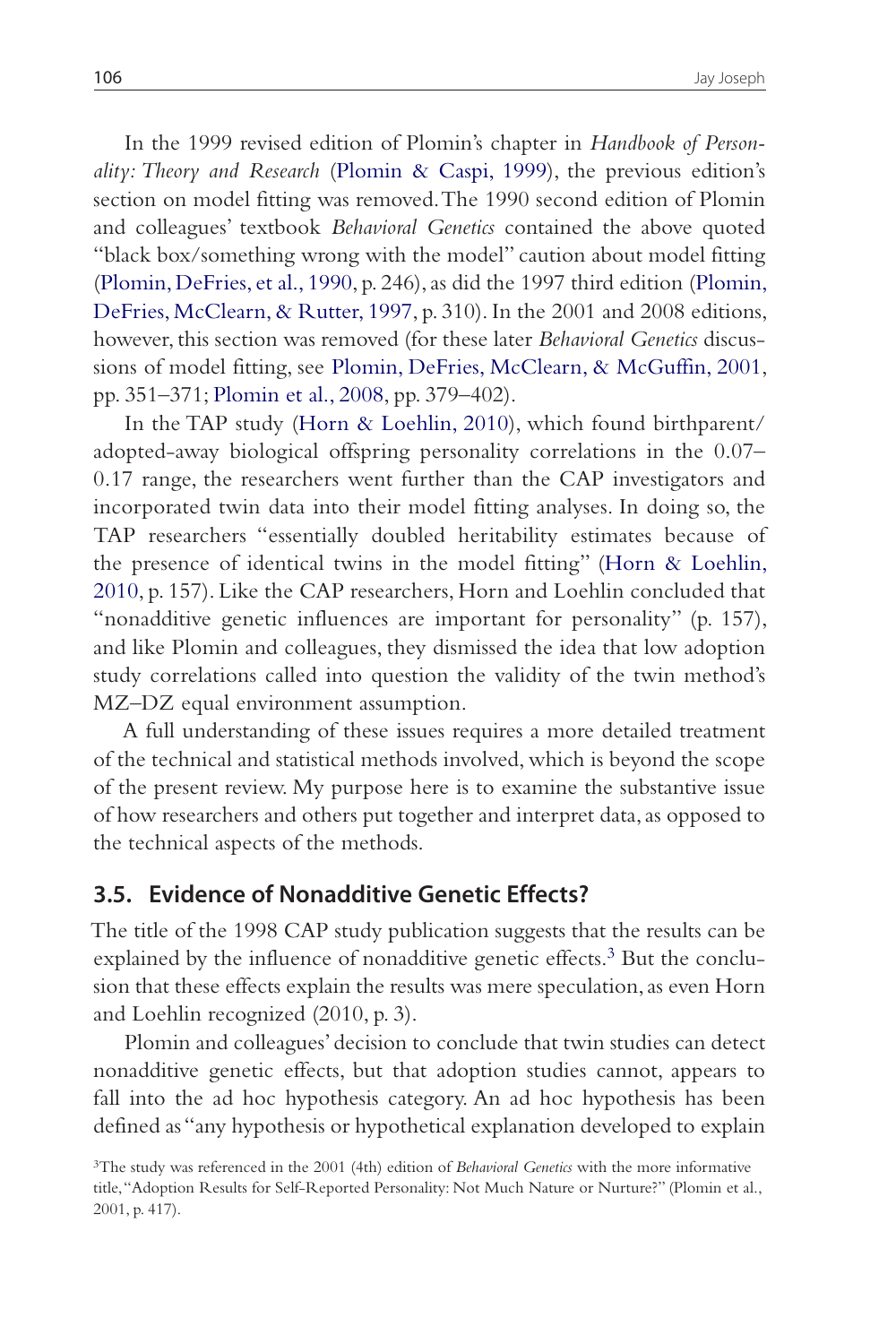a particular set of data that does not fit into an existing theoretical framework" (Reber, 1985, p. 12). This allowed the researchers to conclude in favor of genetics on the basis of a 0.01 correlation, just as they would have if the correlation had been 0.50. There are several other areas of behavioral genetic research in which investigators have utilized this geneticallybiased "heads I win, tails you lose" approach to data analysis (Joseph, 2004, 2006). In a 2012 defense of the twin method's EEA, for example, behavioral genetic researchers in the field of political science wrote that even if the critics are "wholly correct" that the causes of MZ–DZ correlation differences are "exclusively environmental," this finding would "provide reasons for political science to pay more rather than less attention to the biological basis of [political] attitudes and behaviors" (Smith et al., 2012, p. 17; see also Joseph, 2010b, in press).

### **3.6. Undue Weight Given to Researchers' Conclusions**

A general problem in scientific research is that too much weight is given to what researchers decide to conclude about the data they collect ( Joseph & Baldwin, 2000). An observer noted the "pervasive…manner in which scientists can deliberately or, more often, unconsciously work in such a way that their conclusions are bound to support a particular position, policy, or action" (Savan, 1988, p. 26). Most researchers have strong beliefs about their areas of research, and few are willing to entertain the possibility that their life's work has been mistaken. (The same statement can be made about critics of genetic research.) Given these understandable biases, science must do a better job of providing independent evaluation of data. A step in this direction would be to discard the myth that science is a largely objective enterprise (Gould, 1981; Savan, 1988).

In a previous publication (Joseph, 2005), I briefly mentioned the 1998 CAP study's results and that this study is not often discussed in the literature. In response, a supporter of behavioral genetics (Miele, 2005) reproduced the study's abstract and italicized Plomin and colleagues' emphasis on the discrepancy between twin and adoption studies, and their conclusion that adoption studies' inability to detect nonadditive genetic influences is the likely explanation of their results. He then commented, "The authors of the study are hardly attributing their results to environmental influences and dismissing the effects of genes on personality. The lead author, Robert Plomin, is one of the premier researchers in behavior genetics" (Miele, 2005, p. 28). Very true, but it is not surprising that genetic researchers tend to interpret their results in terms of genetics.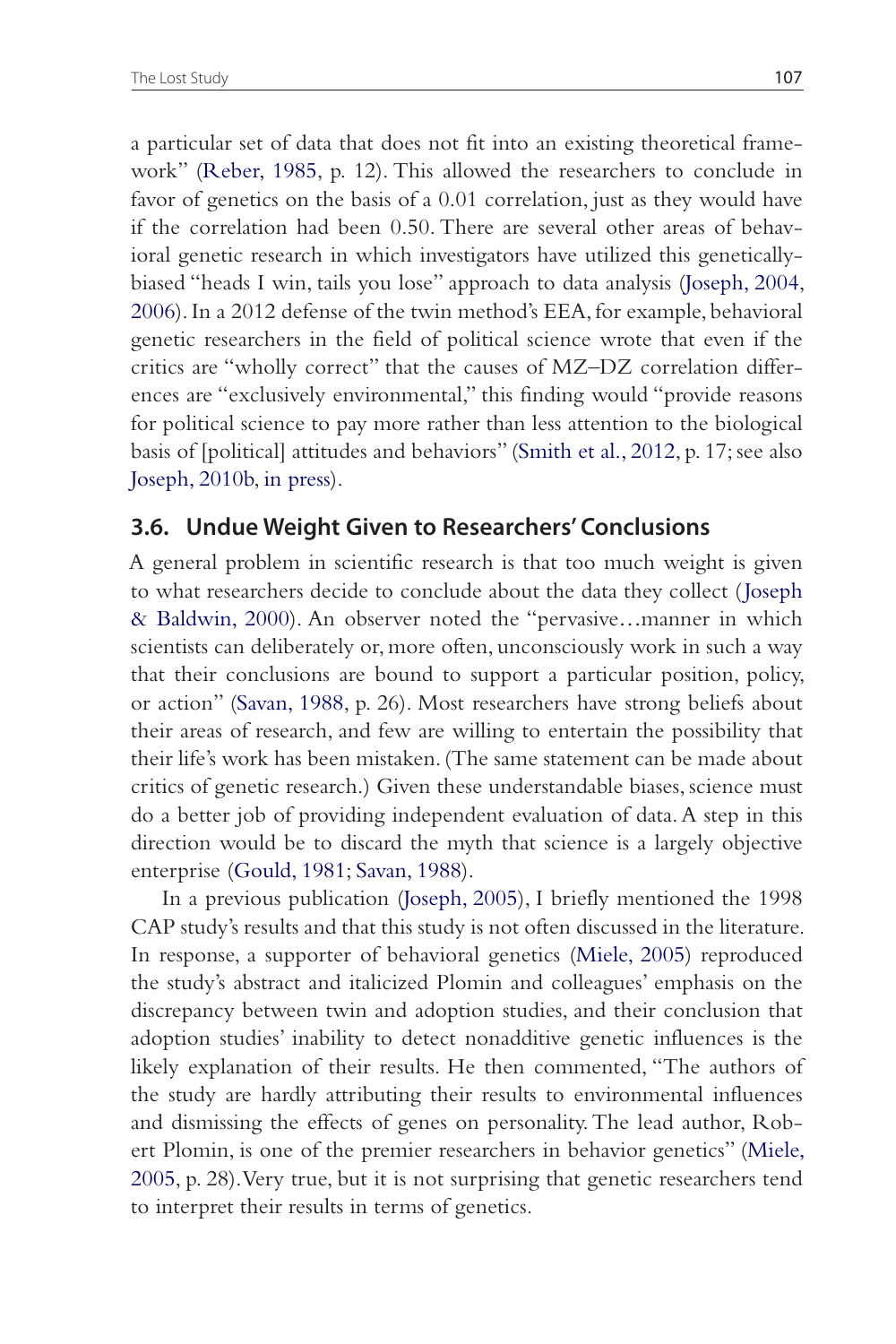Although Miele implied that the researchers' conclusions trumped their results, and also implied that they deserve to have the last word on the issue, he actually provided additional evidence in support of critics' longtime contention that genetically oriented researchers' beliefs and biases strongly influence their research conclusions. As Gould has shown, there is a long history of such researchers "shifting criteria to work through good data toward desired conclusions" (Gould, 1981, p. 102) and creating conditions in which "data" are not allowed to "overthrow…assumptions" (p. 89).

# **4. THE 1998 CAP STUDY AND THE TWIN METHOD**

 In the early stages of the CAP, Plomin and DeFries wrote in *Science*, "We believe that well-designed adoption studies can provide the best information about the relative importance of heredity as a cause of individual differences in human behavior" (Plomin & DeFries, 1976, p. 12). In their 1978 *Annual Review of Psychology* contribution, DeFries and Plomin discussed the issue in more detail:

Although we do not wish to denigrate the usefulness of family study and twin study methods, it is our opinion that adoption studies provide a more convincing demonstration of genetic influence upon human behavioral characters. Adoption studies disentangle genetic and environmental factors common to members of natural families by studying genetically unrelated individuals living together (to test environmental influences common to family members) and genetically related individuals reared apart (to test genetic influences).

#### **(DeFries & Plomin, 1978, p. 481)**

In 1985, they wrote, "The adoption study is generally considered to be the most powerful method in human behavioral genetics" (Plomin & DeFries, 1985, p. 17). And 5 years after the publication of the 1998 CAP study, Plomin and colleagues continued to maintain, "Although family and twin designs yield important information, it is generally recognized that the adoption design provides the most convincing evidence upon which to base estimates of genetic and environmental influences" (Petrill, Plomin, DeFries, & Hewitt, 2003a, p. 4).

Clearly, Plomin and colleagues were in the camp of those seeing adoption studies as providing a "cleaner, crisper, separation" between genetic and environmental factors than that provided by twin studies. It follows that they should have concluded that the results of the 1998 CAP study indicated that there is something wrong with twin studies of personality, and that previous interpretations of twin data in favor of genetics should be reevaluated. Instead, we have seen that they used the results of twin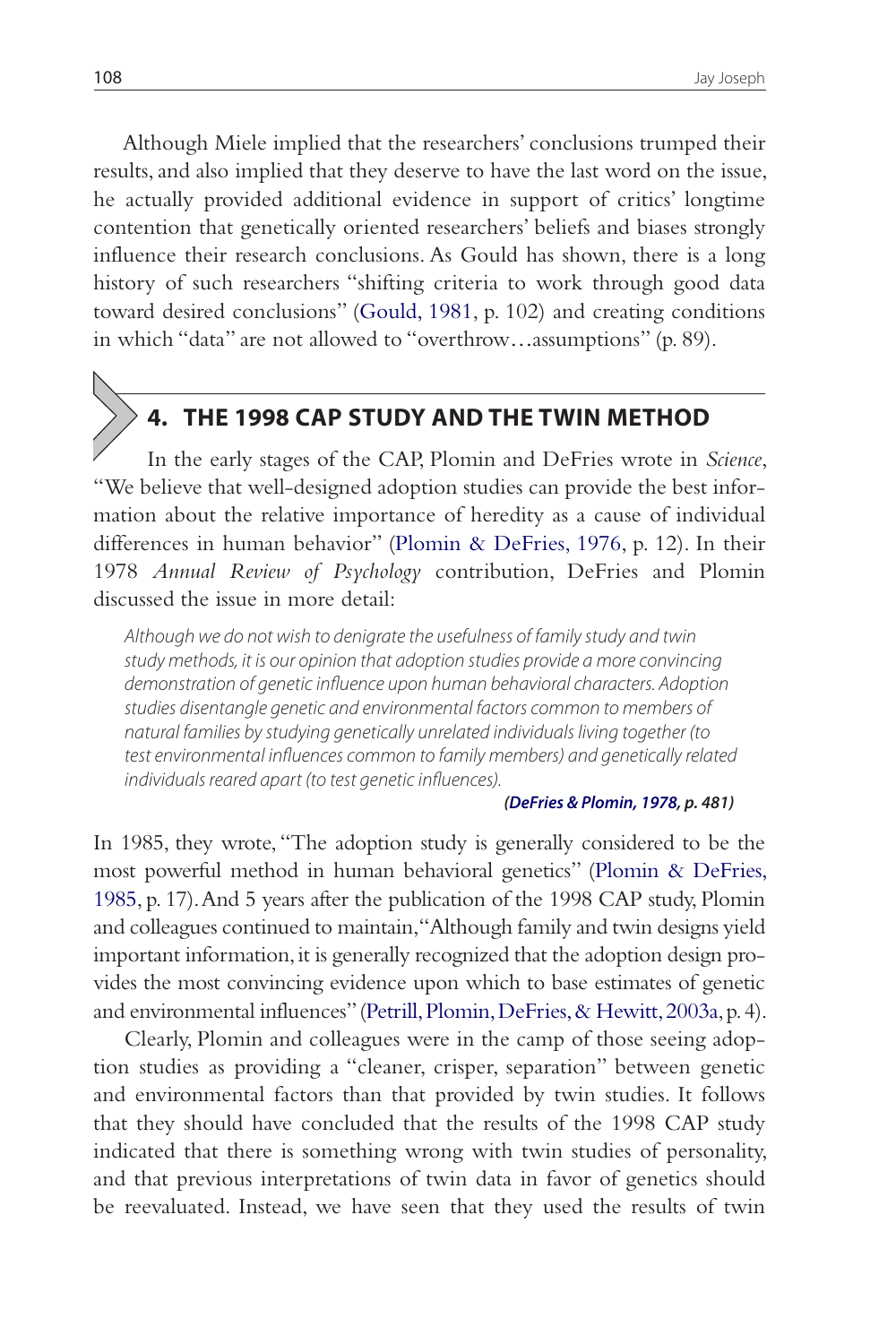studies to negate their zero correlation finding, even though they had previously written that adoption studies provide "more convincing" evidence than twin studies and, as late as 2003, that "the adoption design provides the most convincing evidence."

Rather than take a hard second look at twin studies and their underlying assumptions, Plomin et al. wrote that "tests of the equal environments assumption of the twin method generally support the reasonableness of the assumption" (Plomin et al., 1998, p. 216; for a critique of the EEA test literature, see Joseph, 2006). But from another perspective, one could view the 1998 CAP study results as a test of the equal environmental assumption of the twin method. Because the researchers chose to evaluate their results in the context of (less convincing) twin studies, it appears that the validity of the EEA is crucial not only for twin studies but, by extrapolation, it appears to underlie adoption studies as well.

# **5. THE 1998 CAP STUDY AND THE MINNESOTA STUDY OF TWINS REARED APART (MISTRA)**

 As we have seen, the results stand in direct contrast to the widely cited MISTRA (Bouchard et al., 1990; Segal, 2012). The MISTRA studies, and their authors' conclusion that personality traits and IQ are strongly influenced by heredity, have been highlighted in numerous books, magazine articles, and scientific papers since the early 1980s. There have been several other TRA (twins reared apart) studies, with the first appearing in the 1930s (Newman, Freeman, & Holzinger, 1937).

TRA studies are problematic on several grounds, however, including (1) the questionable "separation" of MZ twin pairs, who in many cases were reared together for several years and had quite a bit of contact over much of their lives. According to Susan Farber, in her exhaustive review of the TRA literature, these studies assess "MZ twins *partially* reared apart" (Farber, 1981, p. 273, emphasis added); (2) the similarity bias of the samples; (3) researchers' failure to publish or share raw data and life history information for the twins under study; and (4) the impact that the researchers' bias in favor of genetic explanations may have had on their results and conclusions (for evidence supporting points  $(1)$ – $(4)$ , see Farber, 1981; Joseph, 2004, 2010a; Kamin, 1974; Kamin & Goldberger, 2002; Lewontin Rose, & Kamin, 1984).

The biggest problem with TRA studies, however, is that we would expect any two infants of the same sex (whether 100% genetically identical MZ twin pairs or genetically unrelated pairs), who are placed into different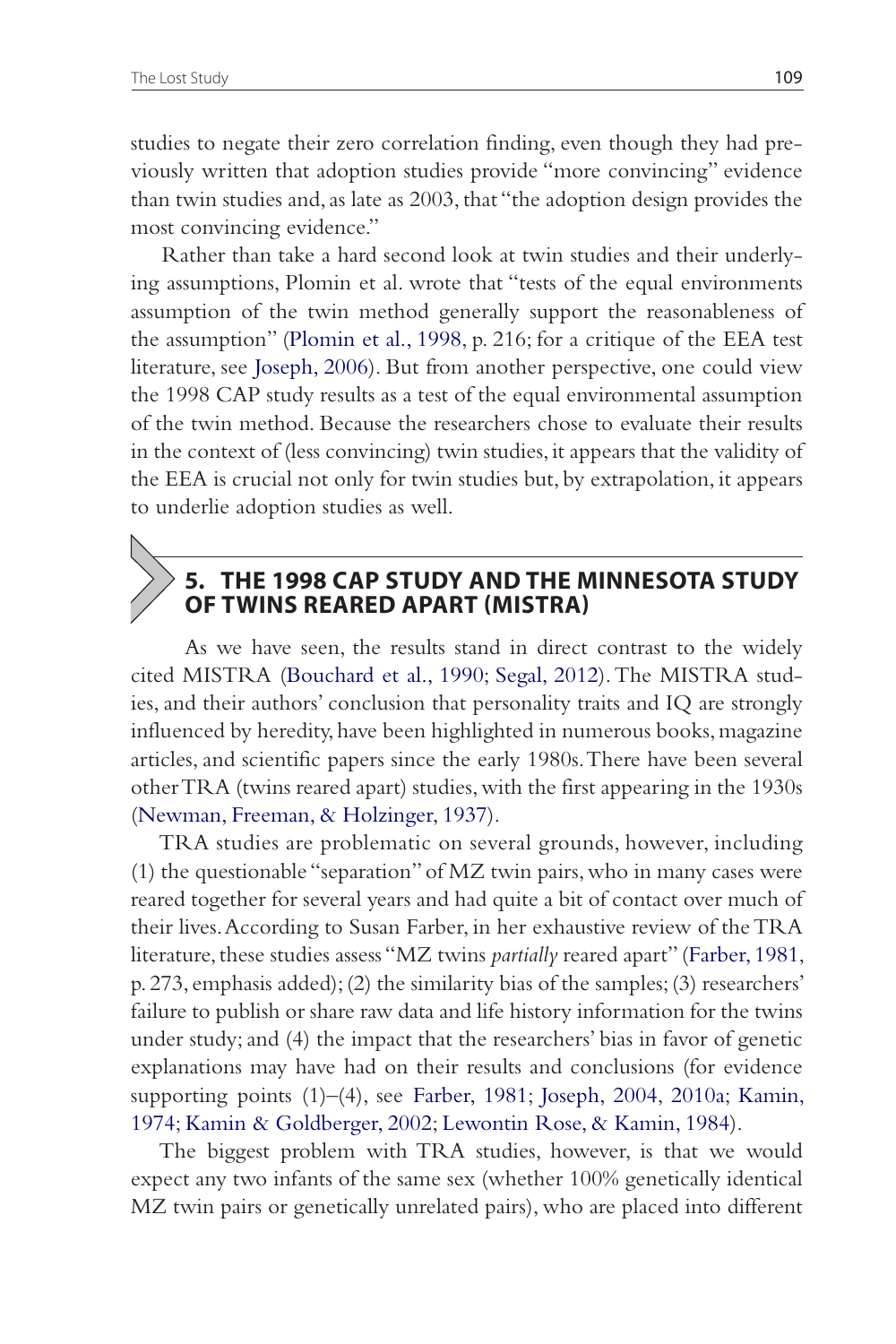families around the same time, to subsequently share many adult characteristics and traits simply because they are the same sex and grow up in the same era ( Joseph, 2004; McGue & Bouchard, 1984; Rose, 1982). Such pairs usually also share national, regional, ethnic, religious, and economic class influences. Together with age and sex effects (and the fact that MZ twins will evoke more similar treatment on the basis of their similar appearance), these numerous common environmental influences plausibly explain any additional reported reared apart MZ behavioral trait resemblance not covered in points (1)–(4) above ( Joseph, 2004, 2010a). On the other hand, Plomin, DeFries, McClearn, and other leading genetic researchers continue to claim, quite mistakenly, that reared apart MZ twin pairs "do not share any environmental influences" and that any resemblance between them "must be attributable to the influence of shared genes" (Plomin et al., 2008, p. 383).

According to Robert Sternberg, "the method of separated identical twins [has its own] limitations, such as the confounding variable that identical twins tend to be placed in similar, and hence correlated, environments, so that effects that may appear to be a result of genetic factors may, in fact, not be a result of such factors" (Sternberg, 2007, p. 292). For example, it is likely that a male MZ pair separated at birth and raised in different Pennsylvania Amish families would, for non-genetic reasons, display many similarities in personality, behavior, religious beliefs, clothing, facial hair, and so on. It is also likely that a pair of age-matched but genetically unrelated male infants placed into different Pennsylvania Amish families around the same time would, for the same reasons, display many similarities.

Comparable with the other TRA studies, the MISTRA researchers reported a personality correlation of 0.50 for 44 reared apart MZ pairs (Bouchard et al., 1990), whereas the 1998 CAP study found no personality correlation. In 1994, Bouchard wrote that the "well-replicated finding in behavior genetics, and its implications are straightforward. The similarity we see in personality between biological relatives is almost entirely genetic in origin" (Bouchard, 1994, p. 1701). The results of the 1998 CAP study did not lead Bouchard to revise this position, and like Plomin et al., he speculated about nonadditive genetic effects and was of the opinion that, in the 1998 CAP study, "a variety of methodological and measurement problems (age at measurement, comparability of measures, sampling, etc.) cannot be ruled out" (Bouchard & McGue, 2003, p. 23). Thus, as is often seen in human behavioral genetics, studies finding little or no genetic effects are downplayed or are seen as having "methodological and measurement problems," whereas massively flawed studies based on implausible assumptions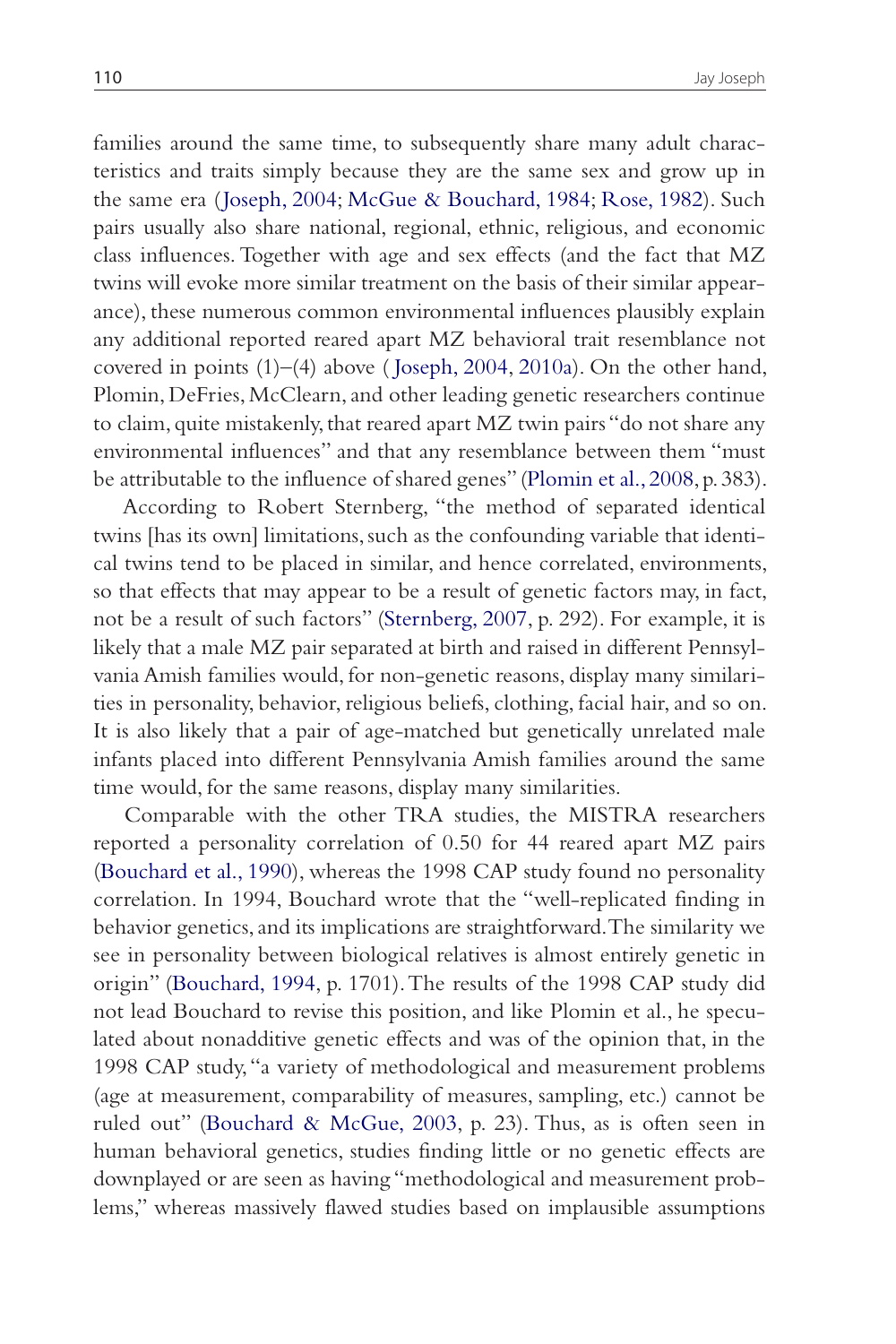are cited uncritically and become "landmark studies" (the Loehlin & Nichols, 1976 twin study is a prime example; see Joseph, 2004, 2006, for a critique of this study).

# **6. THE 1998 CAP STUDY'S LACK OF IMPACT: A REVIEW OF THE LITERATURE**

 In their discussions of the "genetics of personality" topic, the authors of many influential psychology textbooks and works discussing behavioral genetic research, including texts focusing specifically on personality research, did not cite or discuss the 1998 CAP study. This also holds true for several works popularizing behavioral genetic research and theories (Barondes, 2012; Harris, 2006; Pinker, 2002; Ridley, 2003; Rutter, 2006). This does not mean that the authors of these texts intentionally omitted reference to a study they saw as important, but only that the study is not well known and certainly has never been referred to as a "seminal" or "landmark" study by the competing textbooks and secondary sources that textbook authors at times rely on (Paul, 1985). Because negative findings in the field of psychology are frequently not published or are downplayed as anomalous (Kuhn, 1996), it would not be surprising to find that authors evaluating behavioral genetic research share this tendency. Some examples of influential academic texts, introductory psychology textbooks, and popular works discussing the genetics of personality topic, without referencing the 1998 CAP study, are seen in Table 5.1. (Several edited volumes listed in Table 5.1 contain chapters by leading behavioral genetic researchers.)

I will now briefly survey the publications that did reference the 1998 CAP study to show how the results have been described by the authors of secondary sources, the majority of whom are supportive of behavioral genetic research and theories.

A July 2nd, 2012, PsycINFO database search for publications citing the study listed 48 such publications. If we add the 2001 and 2008 editions of Plomin and colleagues' textbook *Behavioral Genetics*, and a 1999 Plomin and Caspi book chapter (Plomin & Caspi, 1999), which were not listed in PsycINFO, the total rises to 51. Two chapters in a 2003 edited book about the CAP (Petrill, Plomin, DeFries, & Hewitt, 2003b) are also missing from PsycINFO, which increases the total to 53. Subtracting four listed publications by the author of the present article yields a total of 49 publications appearing between 1998 and mid-2012 citing the 1998 CAP study. Of the publications listed in PsycINFO, five were written or co-written by psychologist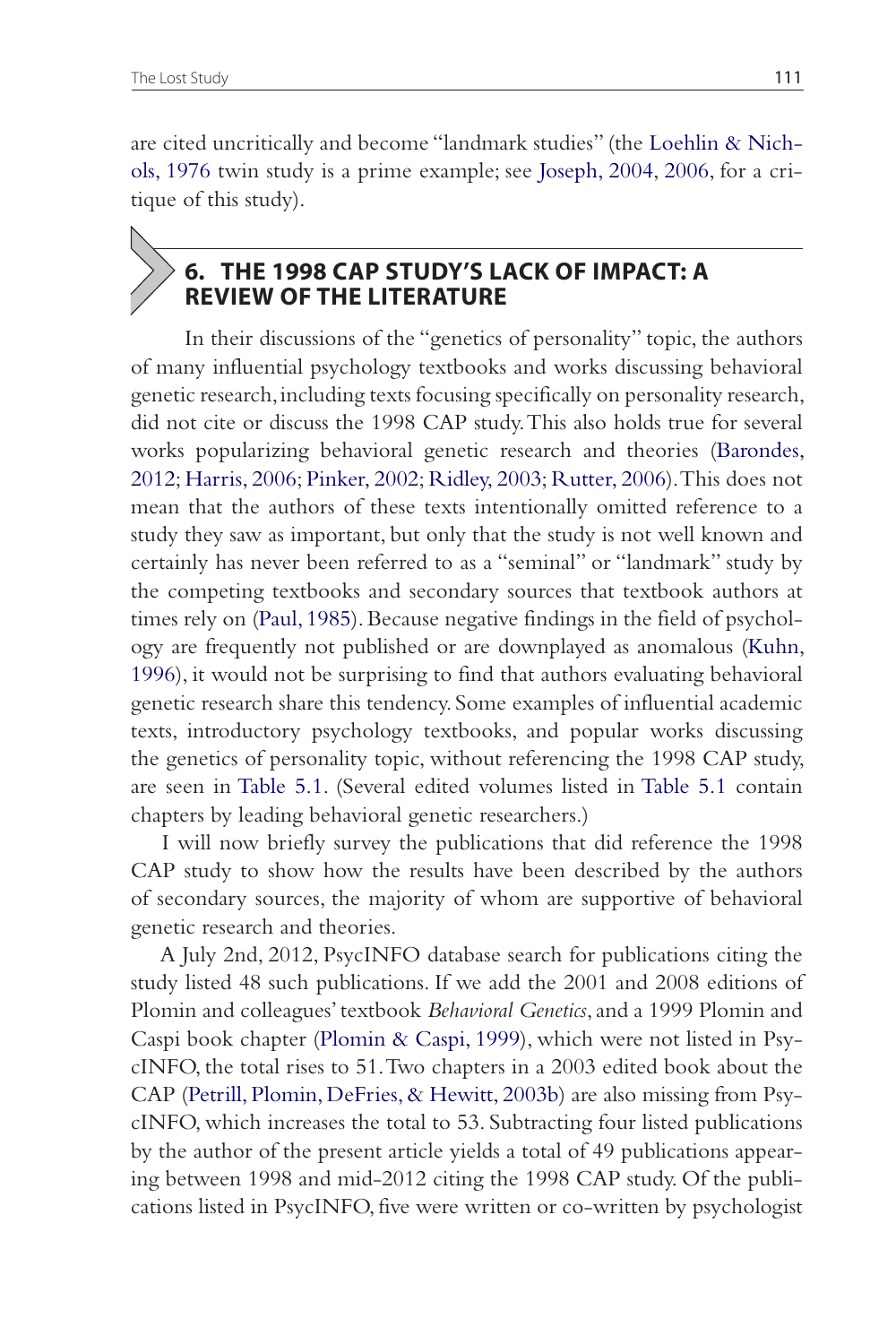| Author(s)                               | Title                                                            |
|-----------------------------------------|------------------------------------------------------------------|
| Watson, (2000)                          | Mood and Temperament                                             |
| Bjorklund & Pellegrini, (2002)          | The Origins of Human Nature                                      |
| Hughes, (2002)                          | Paving Pathways                                                  |
| McGuffin et al., (2002) (Eds.)          | Psychiatric Genetics and Genomics                                |
| Nuffield Council on Bioethics<br>(2002) | Genetics and Human Behaviour: The Ethical<br>Context             |
| Pinker, (2002)                          | The Blank Slate: The Modern Denial of<br>Human Nature            |
| Westen, (2002)                          | Psychology: Brain, Behavior, and Culture<br>(3rd ed.)            |
| Gazzaniga & Heatherton (2003)           | Psychological Science: Mind, Brain, and<br><b>Behavior</b>       |
| Pennington, (2003)                      | Essential Personality                                            |
| Plomin et al., (2003) (Eds.)            | Behavioral Genetics in the Postgenomic Era*                      |
| Ridley, (2003)                          | The Agile Gene: How Nature Turns on<br>Nurture                   |
| Santrock, (2003)                        | Psychology (7th ed.)                                             |
| Kassin, (2004)                          | Psychology (4th ed.)                                             |
| Chamorro-Premuzic & Furnham,<br>(2005)  | Personality and Intellectual Competence                          |
| Derlega et al., (2005) (Eds.)           | Personality: Contemporary Theory and<br>Research (3rd ed.)       |
| Jang, (2005)                            | The Behavioral Genetics of Psychopathology:<br>A Clinical Guide  |
| Kosslyn & Rosenberg, (2005)             | Fundamentals of Psychology (2nd ed.)                             |
| Pervin et al., (2005)                   | Personality: Theory and Research. (9th ed.)                      |
| Zuckerman, (2005)                       | Psychobiology of Personality (2nd ed.)                           |
| Canli, (2006) (Ed.)                     | Biology of Personality and Individual<br>Differences             |
| Corr, (2006)                            | Understanding Biological Psychology                              |
| Harris, (2006)                          | No Two Alike: Human Nature and Human<br>Individuality            |
| Kendler & Prescott, (2006)              | Genes, Environment, and Psychopathology                          |
| Rutter, (2006)                          | Genes and Behavior: Nature–Nurture<br><b>Interplay Explained</b> |
| Strack, (2006) (Ed.)                    | Differentiating Normal and Abnormal<br>Psychology (2nd ed.)      |
| Wade & Tavris (2006)                    | Psychology (8th ed.)                                             |
| Zimbardo et al., (2006)                 | Psychology: Core Concepts (5th ed.)                              |
| Ashton, (2007)                          | Individual Differences and Personality                           |
| Berk, (2007)                            | Development Through the Lifespan (4th ed.)                       |
| Chamorro-Premuzic, (2007)               | Personality and Individual Differences                           |

**Table 5.1** Forty-five texts discussing the genetics of personality topic without referencing the 1998 CAP personality adoption study (Plomin et al., 1998)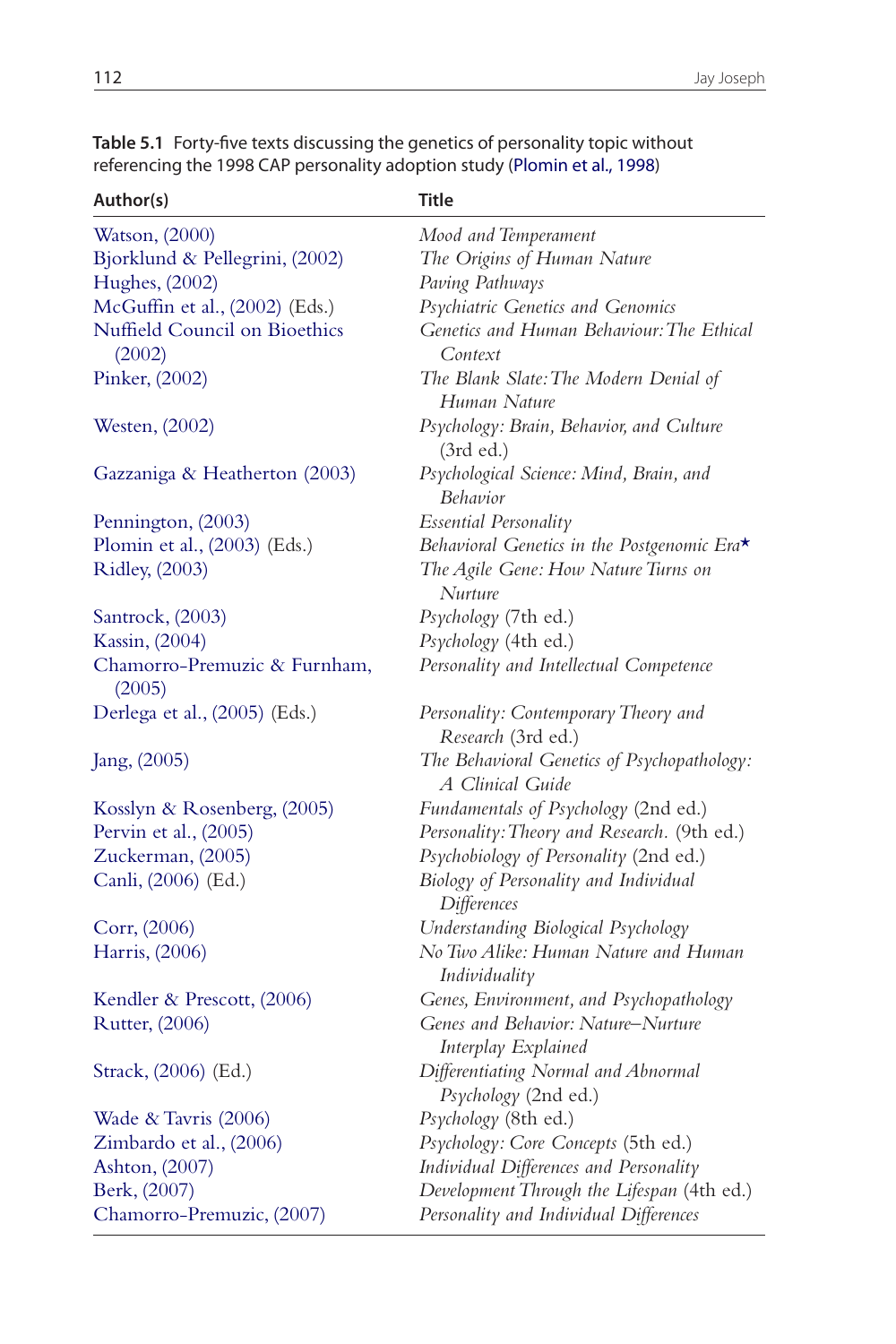| Author(s)                                  | Title                                                            |  |
|--------------------------------------------|------------------------------------------------------------------|--|
| Hockenbury & Hockenbury, (2007)            | Discovering Psychology (4th ed.)                                 |  |
| Lahey, (2007)                              | Psychology: An Introduction (9th ed.)                            |  |
| Zuckerman, (2007)                          | Sensation Seeking and Risky Behavior                             |  |
| Feldman, (2008)                            | Understanding Psychology (8th ed.)                               |  |
| Rathus, (2008)                             | Psychology: Concepts and Connections<br>(9th ed.)                |  |
| Carducci, (2009)                           | The Psychology of Personality (2nd ed.)                          |  |
| Corr & Matthews $(2009)$ (Eds.)            | The Cambridge Handbook of Personality<br>Psychology              |  |
| Kim, (2009) (Ed.)                          | <b>Handbook of Behavior Genetics</b>                             |  |
| Flint et al., (2010)                       | How Genes Influence Behavior                                     |  |
| Buss & Hawley $(2011)$ (Eds.)              | The Evolution of Personality and Individual<br>Differences       |  |
| Chamorro-Premuzic et al., (2011)<br>(Eds.) | The Wiley-Blackwell Handbook of<br><b>Individual Differences</b> |  |
| Barondes, (2012)                           | Making Sense of People: Decoding the<br>Mysteries of Personality |  |
| Buss, (2012)                               | Pathways to Individuality                                        |  |
| Deaux & Snyder, $(2012)$ (Eds.)            | The Oxford Handbook of Personality and<br>Social Psychology      |  |
| Segal, (2012)                              | Born Together—Reared Apart: The<br>Landmark Minnesota Twin Study |  |

**Table 5.1** Forty-five texts discussing the genetics of personality topic without referencing the 1998 CAP personality adoption study (Plomin et al., 1998)—cont'd

\*Other than a citation in the Grigorenko chapter (p. 256) in the context of a discussion of epistasis.

David Watson, five others by behavioral geneticist John C. Loehlin, and four others by behavioral geneticist Robert F. Krueger. All three authors are supportive of Plomin and colleagues' views on the genetics of personality.

A review of these 49 publications finds that the authors discussed the study in five main ways. I list these topics in the rough order of how often they were addressed, with topic A appearing with the greatest frequency. In the two editions of *Behavioral Genetics* published after 1998 (Plomin et al., 2001, 2008), the only reference to the study in the genetics of personality context is seen in the topic A quotation below. The five categories are:

- **A.** The CAP investigators found evidence that nonadditive genetic factors play an important role in personality formation.
- **B.** The study produced lower correlations or heritability estimates than those produced by twin studies.
- **C.** The study produced evidence that genes influence personality traits.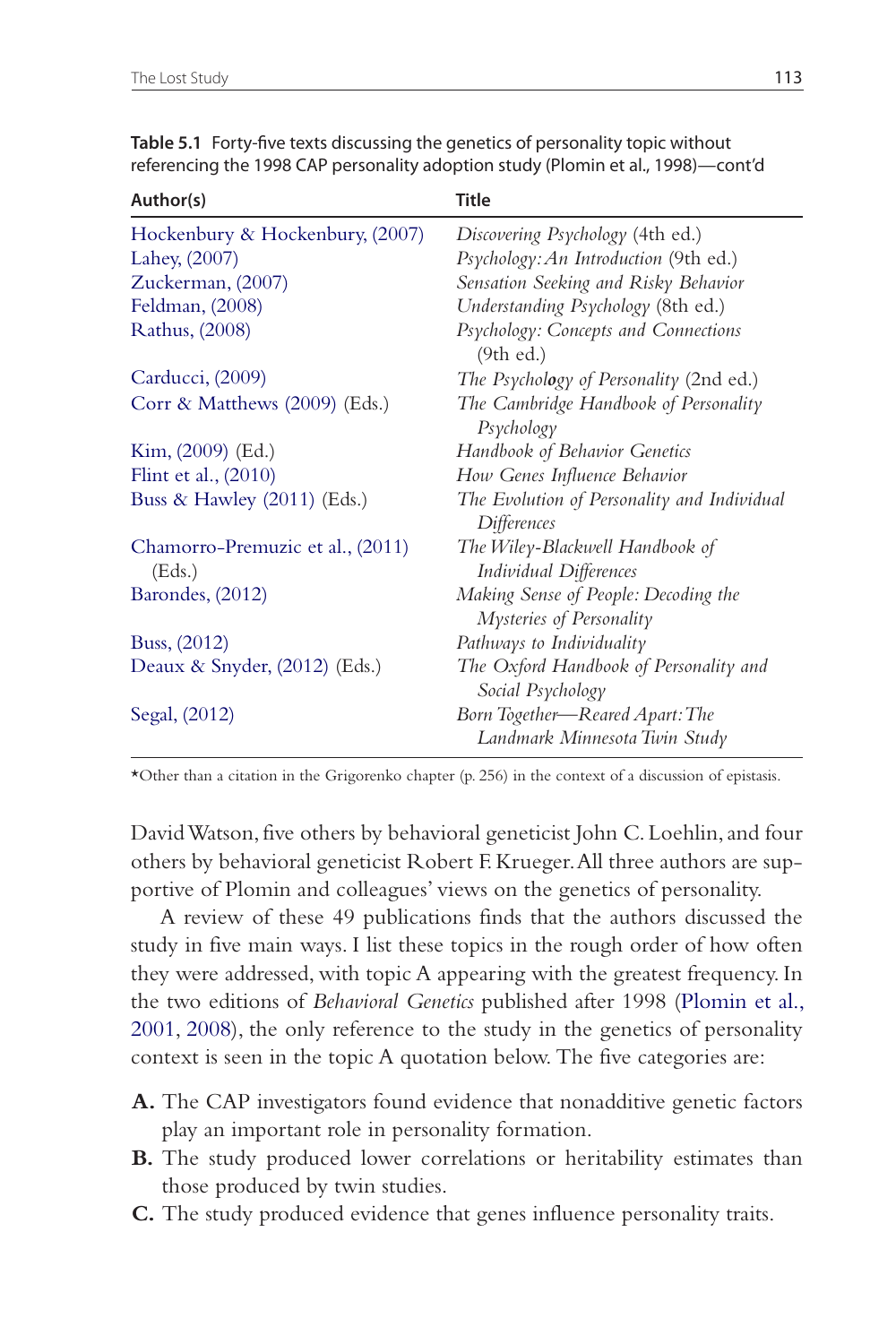- **D.** The results suggest that genes have little or no influence on personality formation.
- **E.** The study is cited, but there is no reference to the birthparent/ adoptedaway biological offspring correlation.

Few of the authors citing the study informed their readers that it found no significant personality test score correlation between birthparents and their adopted-away biological offspring. Of the authors citing the study in support of genetics, none questioned the validity of the original researchers' transformation of zero correlation into a 14% heritability estimate. Moreover, few authors suggested that the results may call into question previous interpretations of twin studies of personality (whether using reared together or "reared apart" twins) as supporting a role for genetic factors.

Here, I present selected quotations from the 49 publications, arranged by topic. In each case, the author(s) directly referenced the 1998 CAP study.

### **6.1. Topic A: Evidence of Nonadditive Genetic Influences**

Lower heritability in adoption than in twin studies could be due to nonadditive genetic variance, which makes identical twins more than twice as similar as first-degree relatives.…It could also be due to a special environmental effect that boosts identical twin similarity.

#### **(Plomin et al., 2001, p. 236; repeated in Plomin et al., 2008, p. 240)**

Another powerful adoption design involves studying correlations between the personalities of parents and their adopted-away offspring. Such studies produce smaller heritability estimates than do twin studies…Various explanations for such findings are possible, but one prime candidate is that a portion of the genetic effect on personality may be nonadditive.

#### **(Krueger & Markon, 2002, p. 46, emphasis in original)**

Adoption studies yield lower—yet still substantial—heritability estimates, but this may be due largely to their inability to model nonadditive genetic variance.

#### **(Watson, Kotov, & Gamez, 2006, p. 10)**

Studies using adoption and extended twin-family design have demonstrated that nonadditive genetic effects significantly contribute to the genetic factors found for various personality traits.

**(Hur, 2007, p. 373)**

The authors speculate that [their results] may be due to personality having a substantial component of its genetic effects non-additive.

**(Horn & Loehlin, 2010, p. 3)**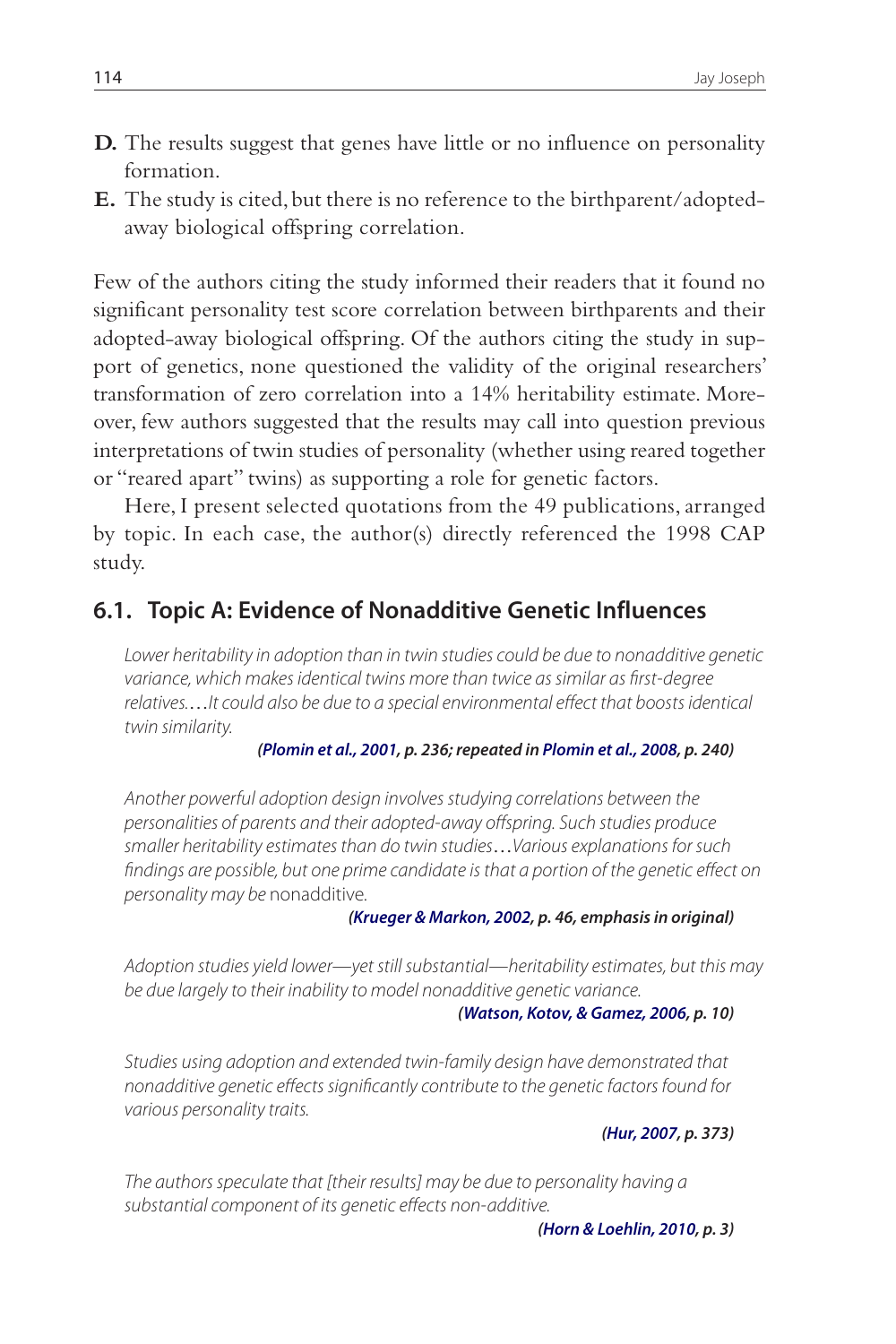# **6.2. Topic B: Lower Correlations or Heritability Estimates**

Adoption studies suggest less genetic influence than twins studies.

**(Plomin & Caspi, 1999, p. 254)**

We cannot comfortably explain why almost no heritabilities are found in an adoptive study but are substantial in twin studies.

**(Block, 2002, p. 182)**

Family and adoption studies of personality yield lower estimates of genetic influences than twin studies.

**(Caspi & Shiner, 2006, p. 332)**

Parent-child resemblances involving personality traits tend to be quite modest so that large samples are required to establish relationships.

**(Loehlin, Horn, & Ernst, 2009, p. 3)**

# **6.3. Topic C: Evidence that Genes Influence Personality**

At least for self-report questionnaires of personality, it seems clear that genetic factors contribute importantly to individual differences in personality.

**(Plomin & Caspi, 1999, p. 256)**

Human personality is influenced by inherited components. **(Bookman, Taylor, Adams-Campbell, & Kittles, 2002, p. 786)**

Adoptees' traits bear more similarities to their biological parents than to their caregiving adoptive parents.

**(Myers, 2005, p. 80)**

# **6.4. Topic D: Little or No Genetic Influence on Personality**

In CAP, parent-offspring analyses using self-reports of temperament in early adolescence…show no genetic effects. The average correlation between biological parents and their adopted-away offspring's self-rated temperament was .01.

**(Gagne, Saudino, & Cherny, 2003, p. 167)**

Interestingly, recent studies have also shown only very slight similarities in personality between adopted children and their biological parents.

**(Hewstone, Fincham, & Foster, 2005, p. 304)**

The Colorado adoption project tested the 16-year-old adoptees, their adoptive and biological parents, and control parents on the EASI temperament survey…The resulting correlations…provide only weak evidence for genetic contributions.

**(Matthews, Deary, & Whiteman, 2009, p. 165)**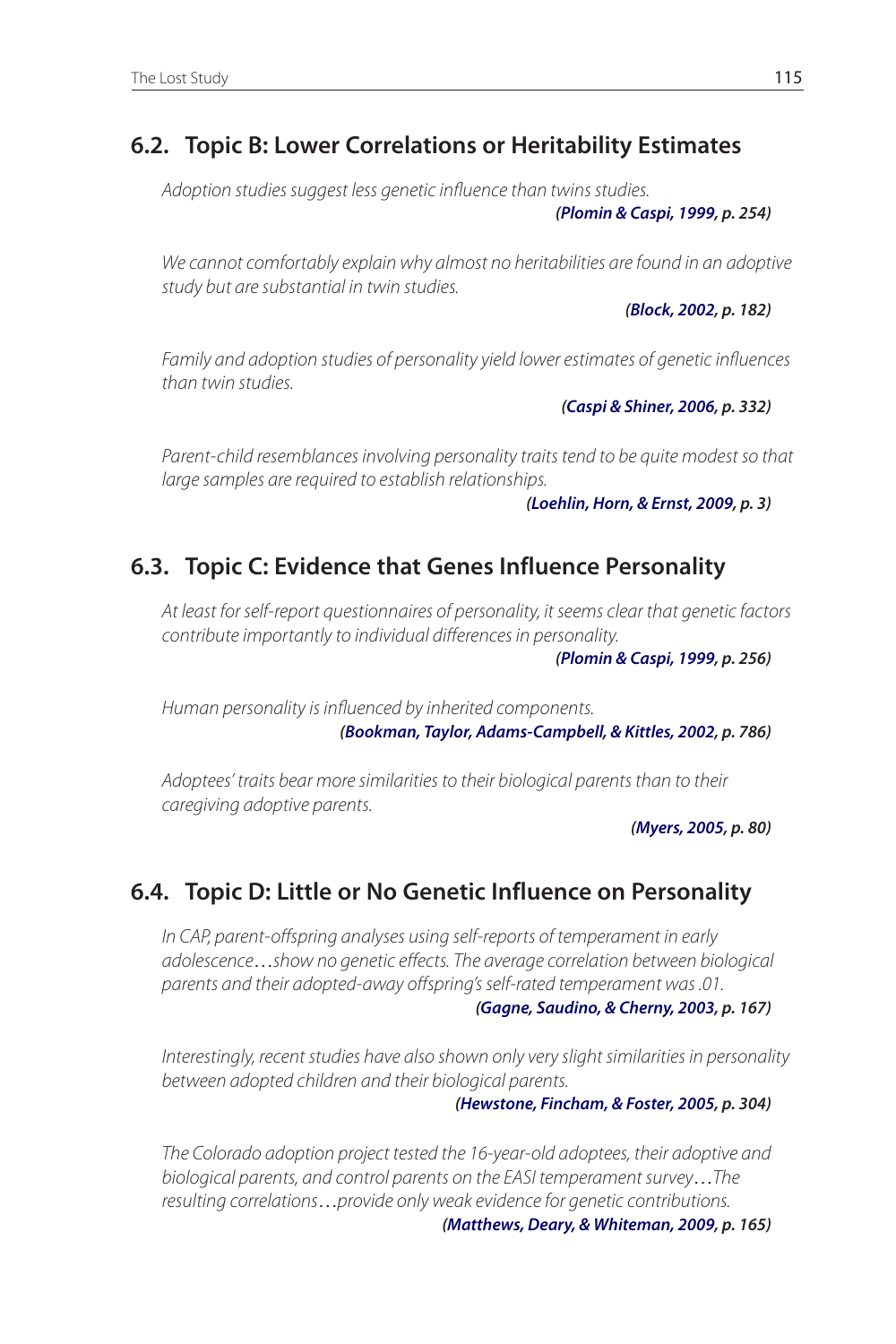### **6.5. Topic E: Study Cited, No Reference Made to the Birthparent/Adopted-Away Biological Offspring Correlation**

All these findings are consistent with the results of adoption studies…which showed that children bear little resemblance to either their adoptive parents or their adoptive siblings. Neither parental role modeling nor the parenting practices that would affect all children in a family seem to have much influence on personality traits.

**(McCrea et al., 2000, p. 176)**

In contrast to the abundant literature reviewing adopted children's behavior problems…studies about adopted children's personality are quite rare.

**(Juffer, Stams, & van Ijzendoorn, 2004, p. 697)**

Typically, however, it is considerably more challenging to gather adoption data, and hence there is much less adoption research on personality than twin research on personality.

#### **(Krueger & Tackett, 2007, p. 75)**

Although a few authors reported that the study found little evidence in favor of genetics, the consensus of the authors citing the study was that its results are generally consistent with behavioral genetic positions that genetic factors play an important role in personality development. Only one publication (Gagne et al., 2003) reported the 0.01 EASI correlation. These authors concluded that the study found "no genetic effects." Typically, the study was mentioned only in passing, and no authors conducted a detailed analysis of the findings.

And as previously mentioned (Table 5.1), the most important aspect of how the study has been reported is the frequent failure to mention it at all in authoritative texts. This stands in contrast to the widespread reporting of the results of twin studies and the largely uncritical acceptance of genetic interpretations of their results.

## **7. THE 1998 CAP STUDY IN THE CONTEXT OF THE FRUITLESS SEARCH FOR "PERSONALITY GENES"**

 In the final paragraph of their study, Plomin and colleagues cited reports of mid-1990s molecular genetic associations of genes and personality traits such as "novelty seeking" and "neuroticism." Although they recognized that the associations needed to be replicated, they believed that these studies constituted a "watershed for molecular genetic research on personality" (Plomin et al., 1998, p. 218). During that period, Plomin and his colleagues were writing in leading scientific journals about gene discoveries for psychological traits and psychiatric disorders as something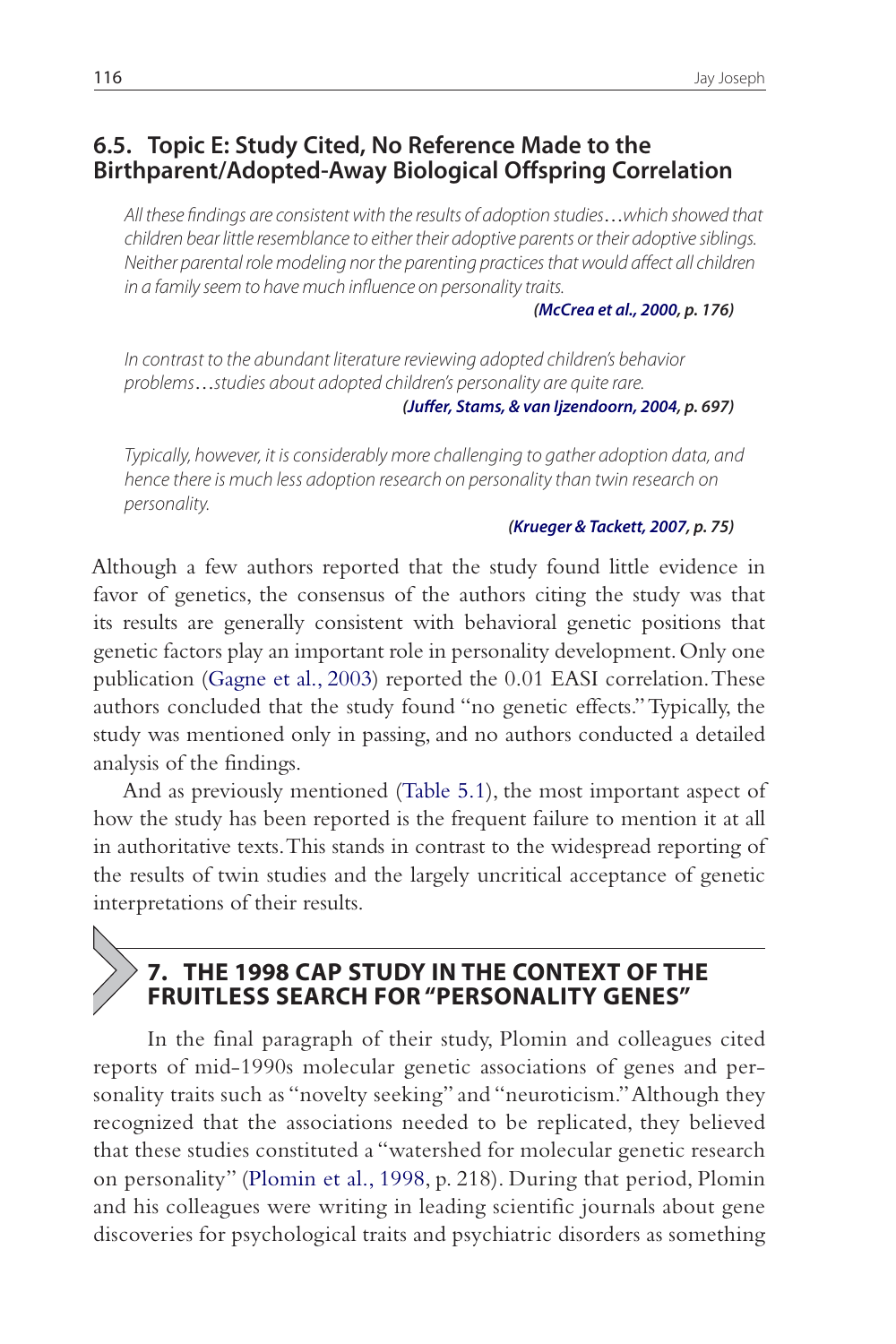that had already occurred, or as something that was in the process of occurring ( Joseph, 2011; Plomin, Owen, & McGuffin, 1994; Plomin & Rutter, 1998).

As it turned out, however, the early findings were not replicated, and nearly 20 years of subsequent molecular genetic attempts in psychiatry and psychology to identify genes in the "post-genomic era" have come up empty (Joseph, 2011; Joseph & Ratner, 2013; Wahlsten, 2012). This is true for personality traits (see below), the normal range of cognitive ability (IQ; Deary, 2012), psychiatric conditions such as schizophrenia (Collins et al., 2012), traits studied in the social sciences (Benjamin et al., 2012), and other behavioral traits. The following quotations from leading behavioral genetic researchers and others make it clear that despite the completion of the Human Genome Project and well-funded international efforts and cutting-edge technologies such as genome-wide association studies (GWAS), the search for genes underlying personality has been a failure:

Personality inventories became the basis of several studies designed to identify putative loci for personality. However, something unexpected happened. Despite the stability of the phenotype and consistency of the heritability estimates, years of intense molecular genetic research has been unable to consistently identify the loci underlying any of the major personality traits.

#### **(Jang & Yamagata, 2009, p. 223)**

The first candidate gene studies of human personality promised much but, in the fifteen years since their publication, have delivered little in the way of clear evidence for the contribution of specific genetic variants to observed variation in personality traits. **(Munafò & Flint, 2011, p. 395)**

To this day, GWAS on well-established heritable traits such as…personality…have yielded disappointing results despite fine-grained approaches with up to 1 million SNPs in the analysis and increasingly large samples.

#### **(Spinath & Johnson, 2011, pp. 294–295)**

To the great surprise of almost everyone, the molecular genetic project has foundered on the…shoals of developmental complexity.

#### **(Turkheimer, 2011a, p. 600)**

It was widely thought that the Human Genome Project would deliver the vindication of quantitative genetics, especially as it applied to human behavior…Everyone assumed that once the human genome was sequenced the "genes for" the phenomena that had been demonstrated to be heritable would be just around the corner, but it hasn't happened.

#### **(Turkheimer, 2011b, p. 231)**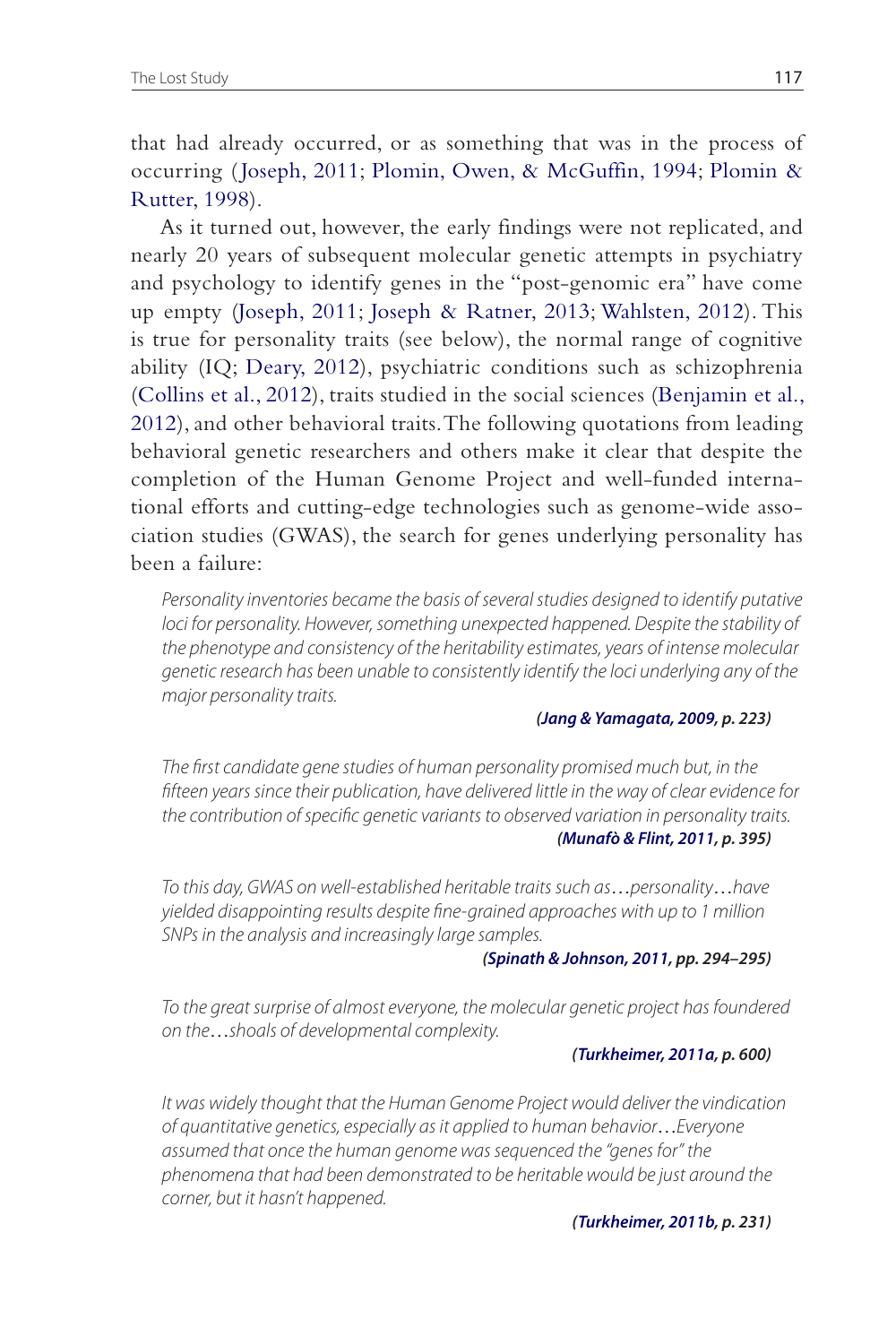In human behavior genetics…powerful new methods have failed to reveal even one bona fide, replicable gene effect pertinent to the normal range of variation in intelligence and personality.

#### **(Wahlsten, 2012, p. 475)**

Progress has been slow in finding genes associated with behavior.

#### **(Plomin, 2013, p. 104)**

Since 2008, many leading molecular genetic researchers have adopted the position of "missing heritability" as an explanation for their failure to discover genes ( Joseph, 2012; Maher, 2008; Plomin, 2013). The missing heritability interpretation of negative results has been developed in the context of the ongoing failure to uncover most of the genes that genetic researchers believe underlie common medical disorders, and virtually all of the genes that they believe underlie the major psychiatric disorders and psychological trait variation. Proponents of this position argue that genes (heritability) are "missing" because researchers must find better methods to uncover them, as opposed to some critics' contention that the decades-long failure to discover genes suggests that they do not exist (Joseph, 2011, 2012; Joseph & Ratner, 2013; Latham & Wilson, 2010). From the "missing heritability" standpoint, genetic variants that underlie disorders and psychological trait variation will be found once researchers develop better methods and collect larger samples.

In a 2013 review, Plomin recognized that it "has been much more difficult than expected to identify genes responsible for the heritability of complex traits and common disorders" (Plomin, 2013, p. 104), which he attributed to the "the missing heritability problem" (p. 108). While recognizing the possibility that "heritability has been overestimated," Plomin continued to maintain that "family, adoption and twin designs generally converge on similar estimates of heritability" (p. 110). He therefore believed that genes will eventually be found, arguing that "the missing heritability is likely to be due to many [still undiscovered] DNA variants of small effect" (p. 114).

However, instead of invoking the ad hoc "missing heritability" hypothesis and "triangulating" the 1998 CAP zero birthparent/biological offspring personality correlation with the results of twin research (as Plomin and colleagues did in 1998), we could plausibly "triangulate" (1) the 1998 CAP study zero correlation finding, (2) the biases and untenable assumptions of twin research, and (3) the negative results of molecular genetic research. We could then conclude that genes for personality trait variation do not appear to exist.

Behavioral genetic researchers are free to interpret the results of twin and adoption studies any way they wish, and to ignore or dismiss the arguments of their critics, but they will never be able to produce "personality genes" if they do not exist.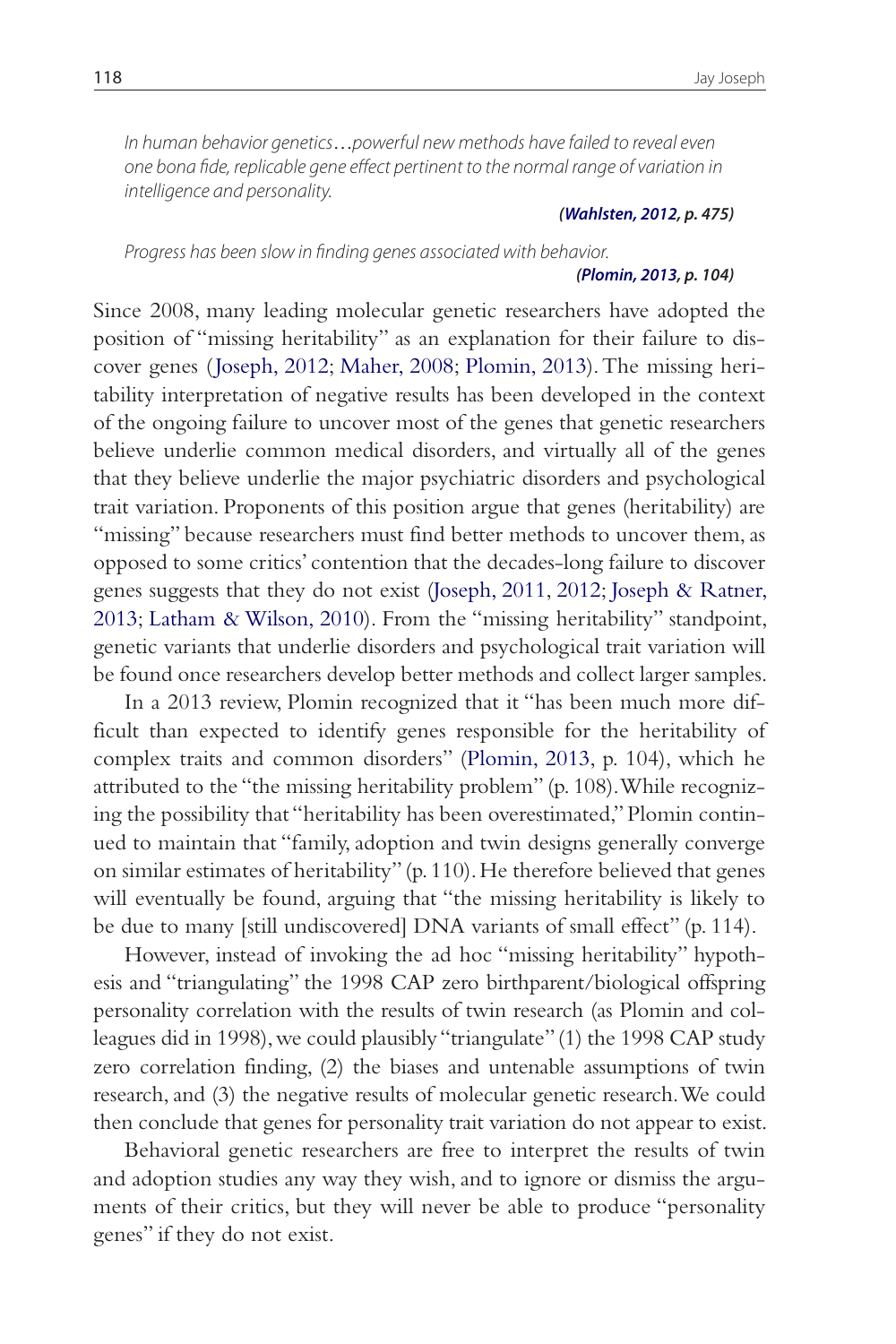# **8. CONCLUSIONS**

 The 1998 CAP longitudinal adoption study of personality is perhaps the most methodologically sound and least environmentally biased study that human behavioral genetics has ever produced. However, the finding of no significant personality correlation between birthparents and their 240 adopted-away biological offspring is largely unknown. In contrast, the popular press and authoritative secondary sources such as psychology textbooks have widely reported claims of important genetic influences on the basis of reared apart twin studies, often accompanied by photographs of reunited twin pairs and a list of their supposed similarities. And yet, a plausible interpretation of the 1998 CAP study is that, in the context of the current "missing heritability" stage of molecular genetic research, it provides additional evidence that family and twin studies of personality and behavior have recorded nothing more than research bias and the impact of environmental influences. This conclusion is consistent with the position that family, social, cultural, economic, religious, and political environments—and not genetics—are the main factors underlying variation in human behavioral traits.

The results of this lost study should be at least as well known as the celebrated (yet greatly flawed) twin studies, and should have led to a serious reevaluation of the genetics of personality and behavior question in the first decade of the twenty-first century. However, it didn't. Instead, the study has had little impact and does not hold a position of importance in either psychology or behavioral genetics.

Instead of accepting Plomin and colleagues' final conclusion that their study produced a 14% heritability estimate, and that adoption studies may not be able to detect nonadditive genetic influences, the behavioral sciences would do better to accept the researchers' preliminary conclusion that the 0.01 birthparent/adopted-away biological offspring correlation, a correlation that they believed "directly indexes genetic influence," suggests that "genetic factors correlated with parents' self-reported personality have little effect" (p. 212).

### **REFERENCES**

Allport, G. W. (1961). *Pattern and growth in personality*. New York: Holt, Rinehart, and Winston. American Psychological Association. (2010). *Publication manual* (6th ed.). Washington, DC: American Psychological Association.

Ashton, M. C. (2007). *Individual differences and personality*. Burlington, MA: Elsevier.

Bailey, A., Le Couteur, A., Gottesman, I., Bolton, P., Simonoff, E., Yuzda, E., et al. (1995). Autism as a strongly genetic disorder: evidence from a British twin study. *Psychological Medicine*, *25*, 63–77.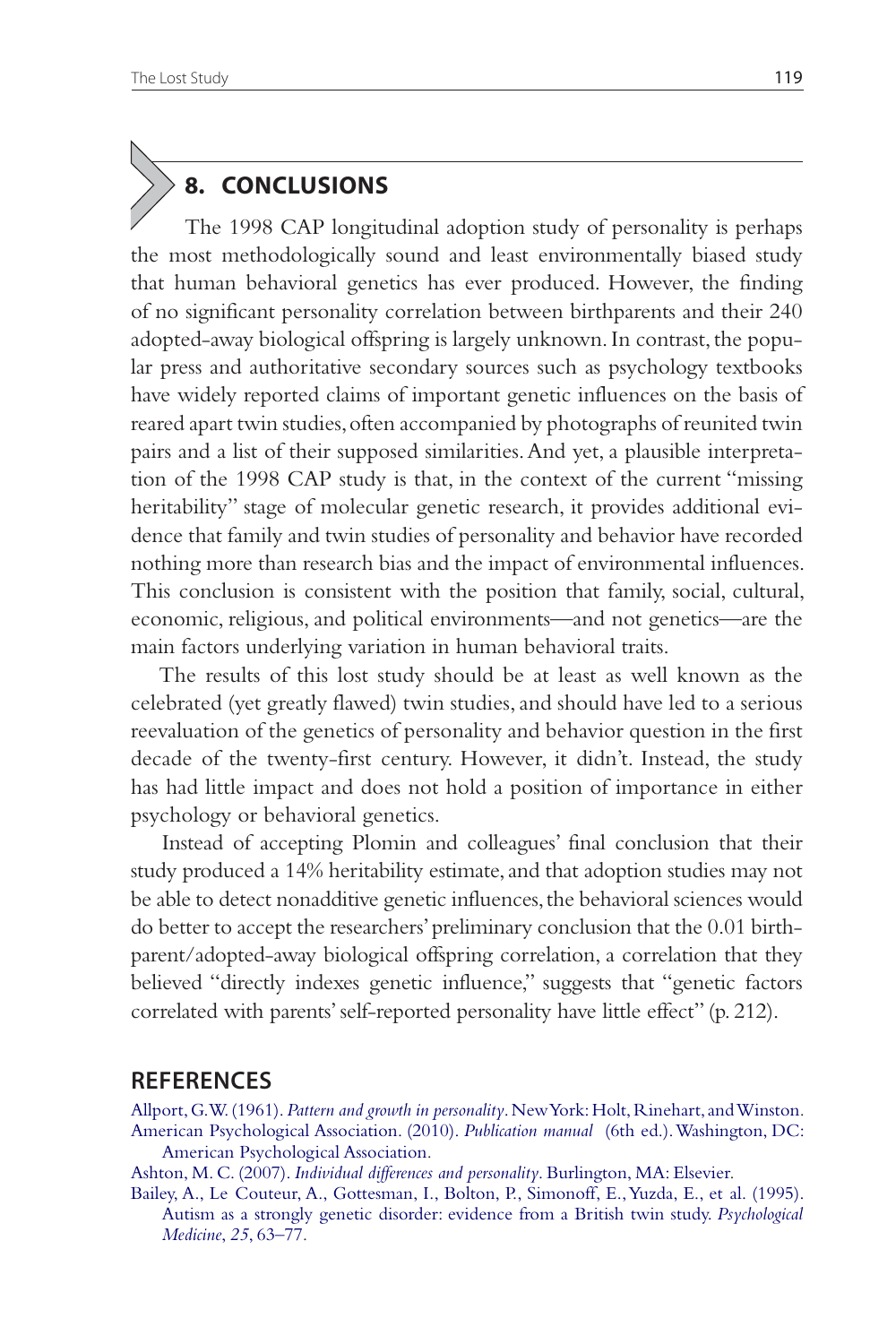- Barondes, S. H. (2012). *Making sense of people: Decoding the mysteries of personality*. Upper Saddle River, NJ: FT Press.
- Benjamin, D. J., Cesarini, D., van der Loos, M. J., Dawes, C. T., Koellinger, P. D., Magnusson, P. K., et al. (2012). The genetic architecture of economic and political preferences. *PNAS*, *109*, 8026–8031.
- Berk, L. E. (2007). *Development through the lifespan* (4th ed.). Boston: Allyn & Bacon.
- Bjorklund, D. F., & Pellegrini, A. D. (2002). *The origins of human nature*. Washington, DC: American Psychological Association.
- Block, J. (2002). *Personality as an affect-processing system*. Mahwah, NJ: Lawrence Erlbaum.
- Bookman, E. B., Taylor, R. E., Adams-Campbell, L., & Kittles, R. A. (2002). DRD4 promoter SNPs and gender effects on extraversion in African Americans. *Molecular Psychiatry*, *7*, 786–789.
- Bouchard, T. J., Jr. (1994). Genes, environment, and personality. *Science*, *264*, 1700–1701.
- Bouchard, T. J., Jr., Lykken, D. T., McGue, M., Segal, N. L., & Tellegen, A. (1990). Sources of human psychological differences: the Minnesota Study of Twins Reared Apart. *Science*, *250*, 223–228.
- Bouchard, T. J., Jr., & McGue, M. (2003). Genetic and environmental influences on human psychological differences. *Journal of Neurobiology*, *54*, 4–45.
- Buss, A. H. (2012). *Pathways to individuality: Evolution and development of personality traits*. Washington, DC: American Psychological Association Press.
- Buss, D. M., & Hawley, P. H. (Eds.), (2011). *The evolution of personality and individual differences*. New York: Oxford University Press.
- Canli, T. (Ed.), (2006). *Biology of personality and individual differences*. New York: Guilford.
- Carducci, B. J. (2009). *The psychology of personality* (2nd ed.). Malden, MA: Wiley-Blackwell.
- Caspi, A., & Shiner, R. L. (2006). Personality development. In N. Eisenberg, W. Damon & R. Lerner (Eds.), *Handbook of child psychology: Social, emotional, and personality development* (Vol. 3, 6th ed., pp. 300–365). Hoboken, NJ: Wiley.
- Chamorro-Premuzic, T. (2007). *Personality and individual differences*. Malden, MA: Blackwell.
- Chamorro-Premuzic, T., & Furnham, A. (2005). *Personality and intellectual competence*. Mahwah, NJ: Erlbaum.
- Chamorro-Premuzic, T., von Stumm, S., & Furnham, A. (Eds.), (2011). *The Wiley-Blackwell handbook of individual differences*. Malden, MA: Wiley.
- Charney, E. (2012). Behavior genetics and postgenomics. *Behavioral and Brain Sciences*, *35*, 331–358.
- Charney, E., & English, W. (2012). Candidate genes and political behavior. *American Political Science Review*, *106*, 1–34.
- Collins, A. L., Kim, Y., Sklar, P., International Schizophrenia Consortium, O'Donovan, M. C., & Sullivan, P. F. (2012). Hypothesis-driven candidate genes for schizophrenia compared to genome-wide association results. *Psychological Medicine*, *42*, 607–616.
- Corr, P. J. (2006). *Understanding biological psychology*. Malden, MA: Blackwell.
- Corr, P. J., & Matthews, G. (Eds.), (2009). *The Cambridge handbook of personality psychology*. Cambridge, UK: Cambridge University Press.
- Deary, I. J. (2012). Intelligence. *Annual Review of Psychology*, *63*, 453–482.
- Deaux, K., & Snyder, M. (Eds.), (2012). *The Oxford handbook of personality and social psychology*. New York: Oxford University Press.
- DeFries, J. C., & Plomin, R. (1978). Behavioral genetics. *Annual Review of Psychology*, *29*, 473–515.
- Derlega, V. J., Winstead, B. A., & Jones, W. H. (Eds.), (2005). *Personality: Contemporary theory and research* (3rd ed.). Belmont, CA: Wadsworth.
- Faraone, S. V., Tsuang, M. T., & Tsuang, D. W. (1999). *Genetics of mental disorders*. New York: Guilford.
- Farber, S. L. (1981). *Identical twins reared apart: A reanalysis*. New York: Basic Books.
- Feldman, R. S. (2008). *Understanding psychology* (8th ed.). Boston: McGraw-Hill.
- Feldman, M. W., & Lewontin, R. C. (1975). The heritability hang-up. *Science*, *190*, 1163–1168.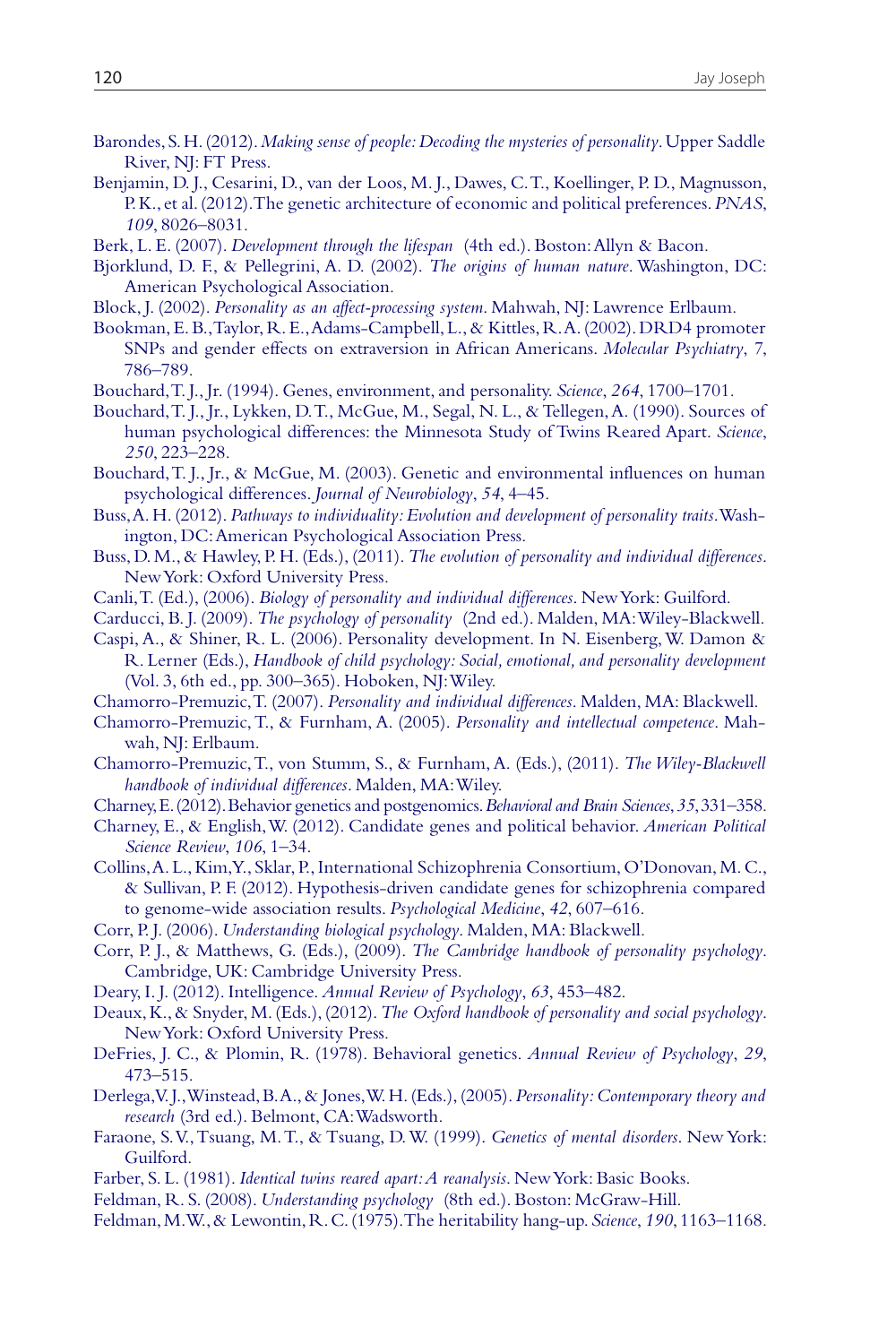- Fischer, C. S., Hout, M., Sánchez Jankowski, M., Lucas, S. R., Swidler, A., & Voss, K. (1996). *Inequality by design*. Princeton, NJ: Princeton University Press.
- Flint, J., Greenspan, R. J., & Kendler, K. S. (2010). *How genes influence behavior*. Oxford, UK: Oxford University Press.
- Gagne, J. R., Saudino, K. J., & Cherny, S. S. (2003). Genetic influences on temperament in early adolescence. In S. Petrill, R. Plomin, J. DeFries & J. Hewitt (Eds.), *Nature, nurture, and the transition to early adolescence* (pp. 166–184). New York: Oxford University Press.
- Gazzaniga, M. S., & Heatherton, T. F. (2003). *Psychological science: Mind, brain, and behavior*. New York: W. W. Norton.
- Gottesman, I. I. (1963). Heritability of personality: a demonstration. *Psychological Monographs*, *77*(9, whole volume 572), 1–21.
- Gould, S. J. (1981). *The mismeasure of man*. New York: Norton.
- Harris, J. R. (2006). *No two alike: Human nature and human individuality*. New York: Norton.
- Hewstone, M., Fincham, F. D., & Foster, J. (2005). *Psychology*. Malden, MA: Blackwell.
- Hockenbury, D. H., & Hockenbury, S. E. (2007). *Discovering psychology*. New York: Worth.
- Hoffman, L. W. (1991). The influence of the family environment on personality: accounting for sibling differences. *Psychological Bulletin*, *110*, 187–203.
- Horn, J. M., & Loehlin, J. C. (2010). *Heredity and environment in 300 adoptive families: The Texas Adoption Project*. New Brunswick, NJ: Aldine Transaction.
- Horn, J. M., Loehlin, J. C., & Willerman, L. (1979). Intellectual resemblance among adoptive and biological relatives: the Texas Adoption Project. *Behavior Genetics*, *9*, 177–207.
- Hughes, L. (2002). *Paving pathways*. Belmont, CA: Wadsworth.
- Hur, Y.-M. (2007). Evidence for nonadditive genetic effects on Eysenck personality scales in South Korean twins. *Twin Research and Human Genetics*, *10*, 373–378.
- Jang, K. L. (2005). *The behavioral genetics of psychopathology: A clinical guide*. Mahwah, NJ: Lawrence Erlbaum.
- Jang, K. L., & Yamagata, S. (2009). Personality. In Y. Kim (Ed.), *Handbook of behavior genetics* (pp. 223–237). New York: Springer.
- Joseph, J. (2004). *The gene illusion: Genetic research in psychiatry and psychology under the microscope*. New York: Algora.
- Joseph, J. (2005). Comments about Frank Miele's article "The Revival of human nature ≠ the Denial of human nature" [Letter to the editor]. *Skeptic*, *11*(3), 24–26.
- Joseph, J. (2006). *The missing gene: Psychiatry, heredity, and the fruitless search for genes*. New York: Algora.
- Joseph, J. (2010a). Genetic research in psychiatry and psychology: a critical overview. In K. Hood, C. Tucker Halpern, G. Greenberg & R. Lerner (Eds.), *Handbook of developmental science, behavior, and genetics* (pp. 557–625). Malden, MA: Wiley-Blackwell.
- Joseph, J. (2010b). The genetics of political attitudes and behavior: claims and refutations. *Ethical Human Psychology and Psychiatry*, *12*, 200–217.
- Joseph, J. (2011). The crumbling pillars of behavioral genetics. *Genewatch*, *24*(6), 4–7.
- Joseph, J. (2012). The "missing heritability" of psychiatric disorders: elusive genes or nonexistent genes? *Applied Developmental Science*, *16*, 65–83.
- Joseph, J. (in press). The use of the classical twin method in the behavioral sciences: the fallacy continues. *Journal of Mind and Behavior.*
- Joseph, J., & Baldwin, S. (2000). Four editorial proposals to improve social sciences research and publication. *International Journal of Risk and Safety in Medicine*, *13*, 117–127.
- Joseph, J., & Ratner, C. (2013). The fruitless search for genes in psychiatry and psychology: Time to re-examine a paradigm. In S. Krimsky & J. Gruber (Eds.), *Genetic explanations: Sense and nonsense* (pp. 94–106). Cambridge, MA: Harvard University Press.
- Juffer, F., Stams, G. S.M., & van Ijzendoorn, M. H. (2004). Adopted children's problem behavior is significantly related to their ego resiliency, ego control, and sociometric status. *Journal of Child Psychology and Psychiatry*, *45*, 697–706.
- Kamin, L. J. (1974). *The science and politics of IQ*. Potomac, MD: Lawrence Erlbaum.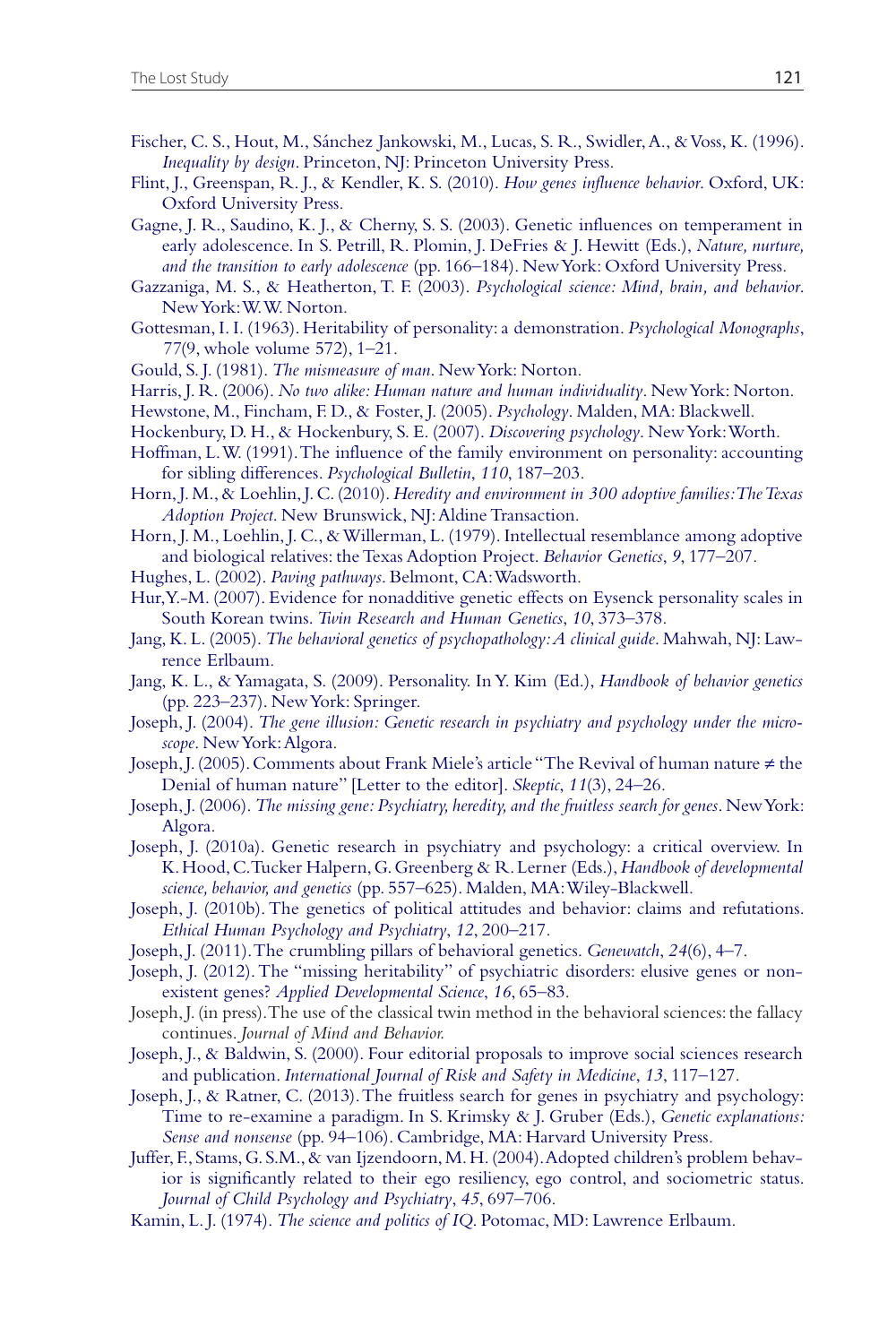- Kamin, L. J., & Goldberger, A. S. (2002). Twin studies in behavioral research: a skeptical view. *Theoretical Population Biology*, *61*, 83–95.
- Kassin, S. (2004). *Psychology* (4th ed.). Upper Saddle River, NJ: Pearson.
- Kendler, K. S., & Prescott, C. A. (2006). *Genes, environment, and psychopathology*. New York: Guilford. Kim, Y. (Ed.), (2009). *Handbook of behavior genetics*. New York: Springer.
- Koskenvuo, M., Langinvainio, H., Kaprio, J., Lönnqvist, J., & Tienari, P. (1984). Psychiatric hospitalization in twins. *Acta Geneticae Medicae et Gemellologiae*, *33*, 321–332.
- Kosslyn, S. M., & Rosenberg, R. S. (2005). *Fundamentals of psychology* (2nd ed.). Boston: Pearson Education.
- Kringlen, E. (1967). *Heredity and environment in the functional psychoses: An epidemiologicalclinical study*. Oslo: Universitetsforlaget.
- Krueger, R. F., & Markon, K. E. (2002). Behavior genetic perspectives on clinical personality assessment. In J. Butcher (Ed.), *Clinical personality assessment: Practical approaches* (2nd ed., pp. 40–55). New York: Oxford University Press.
- Krueger, R. F., & Tackett, J. L. (2007). Behavior genetic designs. In R. Robins, R. Fraley & R. Krueger (Eds.), *Handbook of research methods in personality psychology* (pp. 62–77). New York: Guilford.
- Kuhn, T. S. (1996). *The structure of scientific revolutions* (3rd ed.). Chicago: University of Chicago Press. (Originally published in 1962).
- Lahey, B. B. (2007). *Psychology: An introduction* (9th ed.). Boston: McGraw-Hill.
- Latham, J., & Wilson, A. (2010). The great DNA data deficit: Are genes for disease a mirage? *The Bioscience Research Project*. Retrieved online 12/18/10 from http://www.bioscienceresource.org/commentaries/article.php?id=46.
- Lewontin, R. C., Rose, S., & Kamin, L. J. (1984). *Not in our genes*. New York: Pantheon.
- Lilienfeld, S. O., Lynn, S. J., & Lohr, J. M. (2003). Science and pseudoscience in clinical psychology: initial thoughts, reflections, and considerations. In S. Lilienfeld, S. Lynn & J. Lohr (Eds.), *Science and pseudoscience in clinical psychology* (pp. 1–14). New York: Guilford.
- Loehlin, J. C. (1992). *Genes and environment in personality development*. Newbury Park, CA: Sage.
- Loehlin, J. C., Horn, J. M., & Ernst, J. L. (2009). Antecedents of children's adult outcomes in the Texas Adoption Project. *Journal of Personality*, *77*, 1–22.
- Loehlin, J. C., & Nichols, R. C. (1976). *Heredity, environment, and personality*. Austin: University of Texas Press.
- Maher, B. (2008). The case of the missing heritability. *Nature*, *456*, 18–21.
- Matthews, G., Deary, I. J., & Whiteman, M. C. (2009). *Personality traits* (3rd ed.). New York: Cambridge University Press.
- McCrea, R. R., Costa, P. T., Ostendorf, F., Angleitner, A., Hřebíčková, M., Avia, M. D., et al. (2000). Nature over nurture: temperament, personality, and life span development. *Journal of Personality and Social Psychology*, *78*, 173–186.
- McGue, M., & Bouchard, T. J., Jr. (1984). Adjustment of twin data for the effects of age and sex. *Behavior Genetics*, *14*, 325–343.
- McGuffin, P., Owen, M. J., & Gottesman, I. I. (Eds.), (2002). *Psychiatric genetics and genomics*. Oxford: Oxford University Press.
- McGuffin, P., Owen, M. J., O'Donovan, M. C., Thapar, A., & Gottesman, I. I. (1994). *Seminars in psychiatric genetics*. London: Gaskell.
- McGuire, T. R., & Hirsch, J. (1977). General intelligence (g) and heritability (H2, h2). In I. Uzgiris & F. Weitzmann (Eds.), *The structuring of experience* (pp. 25–72). New York: Plenum.
- Miele, F. (2005). Nature and nurture: putting all the pieces together—Miele replies to Joseph and Schlinger. *Skeptic*, *11*(3), 26–30.
- Munafò, M., & Flint, J. (2011). Dissecting the genetic architecture of human personality. *Trends in Cognitive Science*, *15*, 395–400.
- Myers, D. G. (2005). *Exploring psychology* (6th ed. in modules). New York: Worth.
- Newman, H. H., Freeman, F. N., & Holzinger, K. J. (1937). *Twins: A study of heredity and environment*. Chicago: The University of Chicago Press.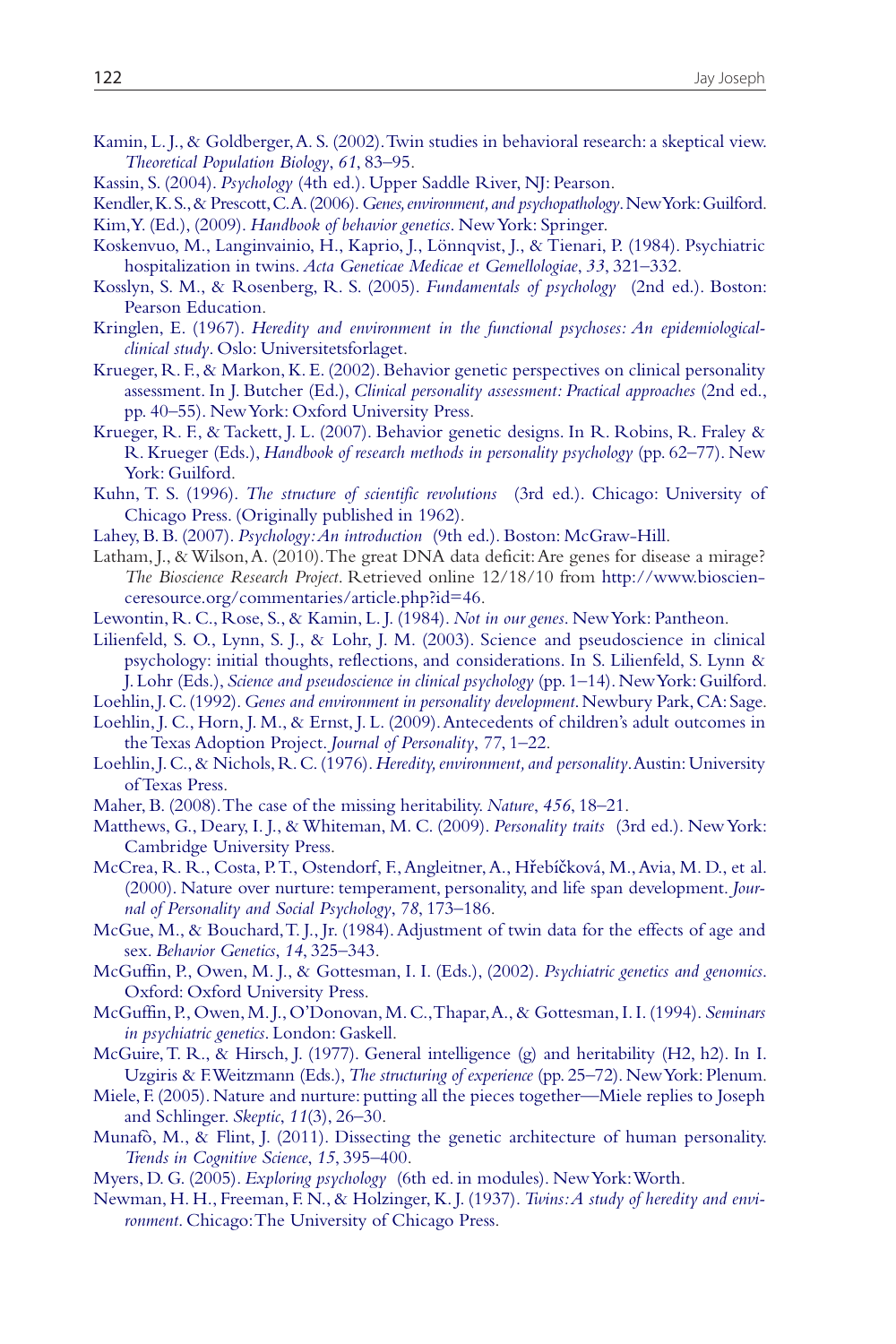- Nuffield Council on Bioethics. (2002). *Genetics and human behaviour: The ethical context*. London: Nuffield Council on Bioethics.
- Paul, D. B. (1985). Textbook treatments of the genetics of intelligence. *Quarterly Review of Biology*, *60*, 317–326.
- Pennington, D. C. (2003). *Essential personality*. New York: Oxford University Press.
- Pervin, L. A., Cervone, D., & John, O. P. (2005). *Personality: Theory and research* (9th ed.). Hoboken, NJ: Wiley.
- Petrill, S. A., Plomin, R., DeFries, J. C., & Hewitt, J. C. (2003a). Nature, nurture, and adolescent development. In S. Petrill, R. Plomin, J. DeFries & J. Hewitt (Eds.), *Nature, nurture, and the transition to early adolescence* (pp. 3–12). New York: Oxford University Press.
- Petrill, S. A., Plomin, R., DeFries, J. C., & Hewitt, J. C. (2003b). *Nature, nurture, and the transition to early adolescence*. New York: Oxford University Press.
- Pinker, S. (2002). *The blank slate: The modern denial of human nature*. New York: Viking.
- Plomin, R. (2011). Commentary: why are children in the same family so different? Nonshared environment three decades later. *International Journal of Epidemiology*, *40*, 582–592.
- Plomin, R. (2013). Child development and molecular genetics: 14 years later. *Child Development*, *84*, 104–120.
- Plomin, R., & Caspi, A. (1999). Behavioral genetics and personality. In L. Pervin & O. John (Eds.), *Handbook of personality: Theory and research* (2nd ed., pp. 251–276). New York: Guilford.
- Plomin, R., Chipuer, H. M., & Loehlin, J. C. (1990). Behavioral genetics and personality. In L. Pervin (Ed.), *Handbook of personality: Theory and research* (pp. 225–243). New York: Guilford.
- Plomin, R., Corley, R., Caspi, A., Fulker, D. W., & DeFries, J. C. (1998). Adoption results for self-reported personality: evidence for nonadditive genetic effects? *Journal of Personality and Social Psychology*, *75*, 211–218.
- Plomin, R., & DeFries, J. C. (1976). Letter in response to "The Heritability Hang-up" by Feldman and Lewontin. *Science*, *194*, 10–12.
- Plomin, R., & DeFries, J. C. (1985). *Origins of individual differences in infancy: The Colorado Adoption Project*. Orlando, FL: Academic Press.
- Plomin, R., DeFries, J. C., Craig, I. W., & McGuffin, P. (2003). *Behavioral genetics in the postgenomic era*. Washington, DC: American Psychological Association.
- Plomin, R., DeFries, J. C., & McClearn, G. E. (1990). *Behavioral genetics: A primer* (2nd ed.). New York: Freeman.
- Plomin, R., DeFries, J. C., McClearn, G. E., & McGuffin, P. (2001). *Behavioral genetics* (4th ed.). New York: Worth.
- Plomin, R., DeFries, J. C., McClearn, G. E., & McGuffin, P. (2008). *Behavioral genetics* (5th ed.). New York: Worth.
- Plomin, R., DeFries, J. C., McClearn, G. E., & Rutter, M. (1997). *Behavioral genetics* (3rd ed.). New York: Freeman.
- Plomin, R., Fulker, D. W., Corley, R., & DeFries, J. C. (1997). Nature, nurture, and cognitive development from 1 to 16 years: a parent-offspring adoption study. *Psychological Science*, *8*, 442–447.
- Plomin, R., Owen, M. J., & McGuffin, P. (1994). The genetic basis of complex behaviors. *Science*, *264*, 1733–1739.
- Plomin, R., & Rutter, M. (1998). Child development, molecular genetics, and what to do with genes once they are found. *Child Development*, *69*, 1223–1242.
- Rathus, S. A. (2008). *Psychology: Concepts and connections* (9th ed.). Belmont, CA: Wadsworth.
- Reber, A. S. (1985). *The Penguin dictionary of psychology*. London: Penguin Books.
- Rhea, S. A., Bricker, J. B., Wadsworth, S. J., & Corley, R. P. (2013). The Colorado adoption project. *Twin Research and Human Genetics*, *16*, 358–365.
- Ridley, M. (2003). *The agile gene: How nature turns on nurture*. New York: Perennial.
- Ritvo, E. R., Freeman, B. J., Mason-Brothers, A., Mo, A., & Ritvo, A. M. (1985). Concordance for the syndrome of autism on 40 pairs of affected twins. *American Journal of Psychiatry*, *142*, 74–77.